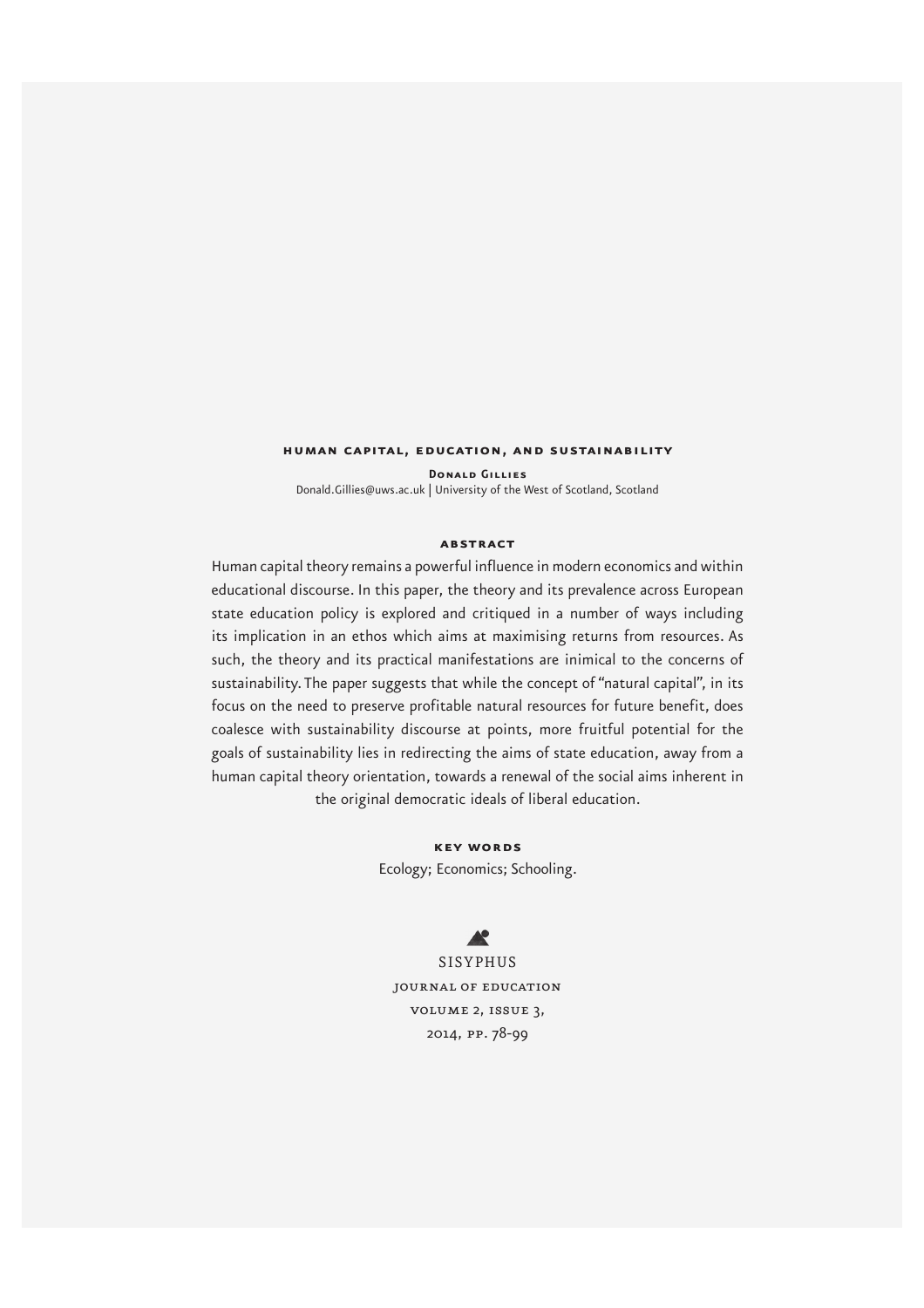# Human Capital, Education, and Sustainability

*Donald Gillies*

## INTRODUCTION

Barely a decade ago it could be argued that education systems were one of the few instances where the nation state could still exert something like distinctive, independent control (Olssen, Codd & O'Neill, 2004), even in the face of globalizing tendencies in the economic, cultural, and political spheres, epitomised by the spread of multinational capitalism, Western cultural dominance, and the increased role of supranational agencies. That claim is more difficult to support today as various normalizing worldwide pressures increase, dominated by neoliberal thinking which, amongst other goals, aims to lock in education systems to the demands of global capitalism (Ball, 2012; Rizvi & Lingard, 2010). Nevertheless, it is still true that national education systems do retain a degree of individuality so that, even within the European Union, for example, there is little appetite for greater homogenization (Lawn & Grek, 2012). As a result, school systems have preserved something of a distinctive national flavour, at least across Europe.

However, the fashion for policy borrowing, travelling policy (Ozga & Lingard, 2007), and policy tourism (Whitty, 2012) within education, and the strengthening international role of global operators such as the OECD (Sellar & Lingard, 2013), for example, have contributed to considerable similarities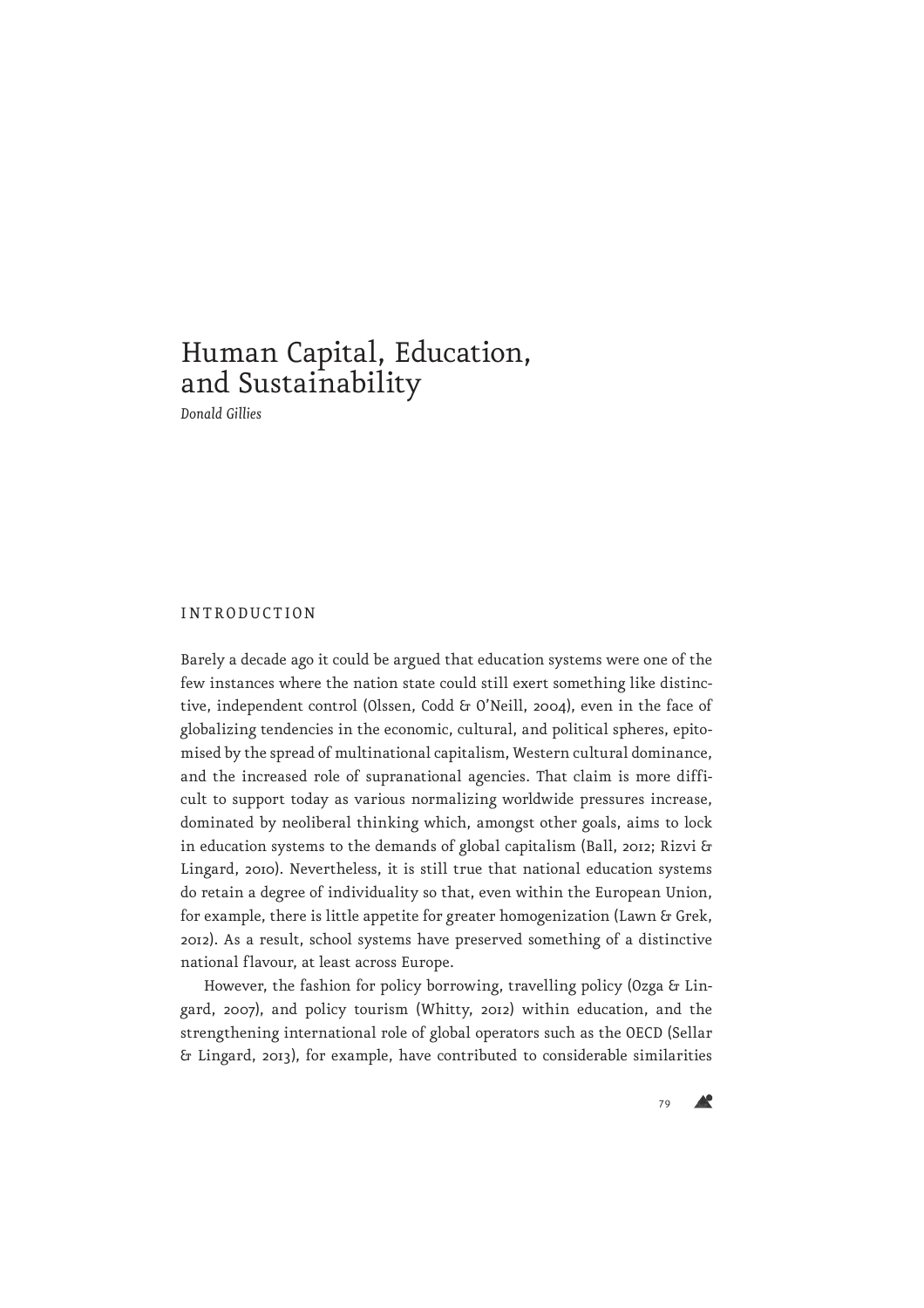emerging between national education systems. The global reach of neoliberal ideas, a widespread belief in the key place of the so-called knowledge economy, and a concern amongst countries to present themselves as attractive as possible to multinational capital and investment, have contributed to this increase in significant structural convergence between these separate education systems. This development has been termed "vernacular globalization" (Lingard, 2000; Winter, 2012) to indicate the ways in which these global trends are translated into local national contexts, or given a local accent.

One of the most striking and prevalent ideological conceptualizations of education in current discourse is drawn from human capital theory, a seam of thought which can be seen to be foundational in the policy discourse evident in a huge number of national education systems (Gillies, 2011a). In this paper, this trend of conceptualising education as a form of capital investment, which repays individuals in improved employment opportunities and financial rewards and nation states in greater economic activity and growth, will be challenged as a significant barrier both to greater awareness of social and environmental sustainability and to greater environmental responsibility. The paper will begin by outlining the key features of human capital theory; it will then explore, through analysis of European state policy texts, the very significant place it is afforded within education systems internationally; then consider the strengths and weaknesses of this theory with specific reference to sustainability issues; and, conclude by sketching an alternative understanding of education (more specifically, schooling) which may offer some better hope for humanity and its environmental responsibilities.

# HUM A N C A PITA L THEORY AND EDUCATION AS INVESTMENT

The dominant role of human capital theory in educational discourse, particularly in relation to the orientation of state education systems, does mean that it serves as a powerful globalizing influence. Its neoliberal vision sees it very much aligned with the activities of powerful framing organisations such as the World Bank and the OECD. It is no coincidence that the OECD, whose focus and *raison d'être* is economic development, should have become such an important shaper of state education systems through its publications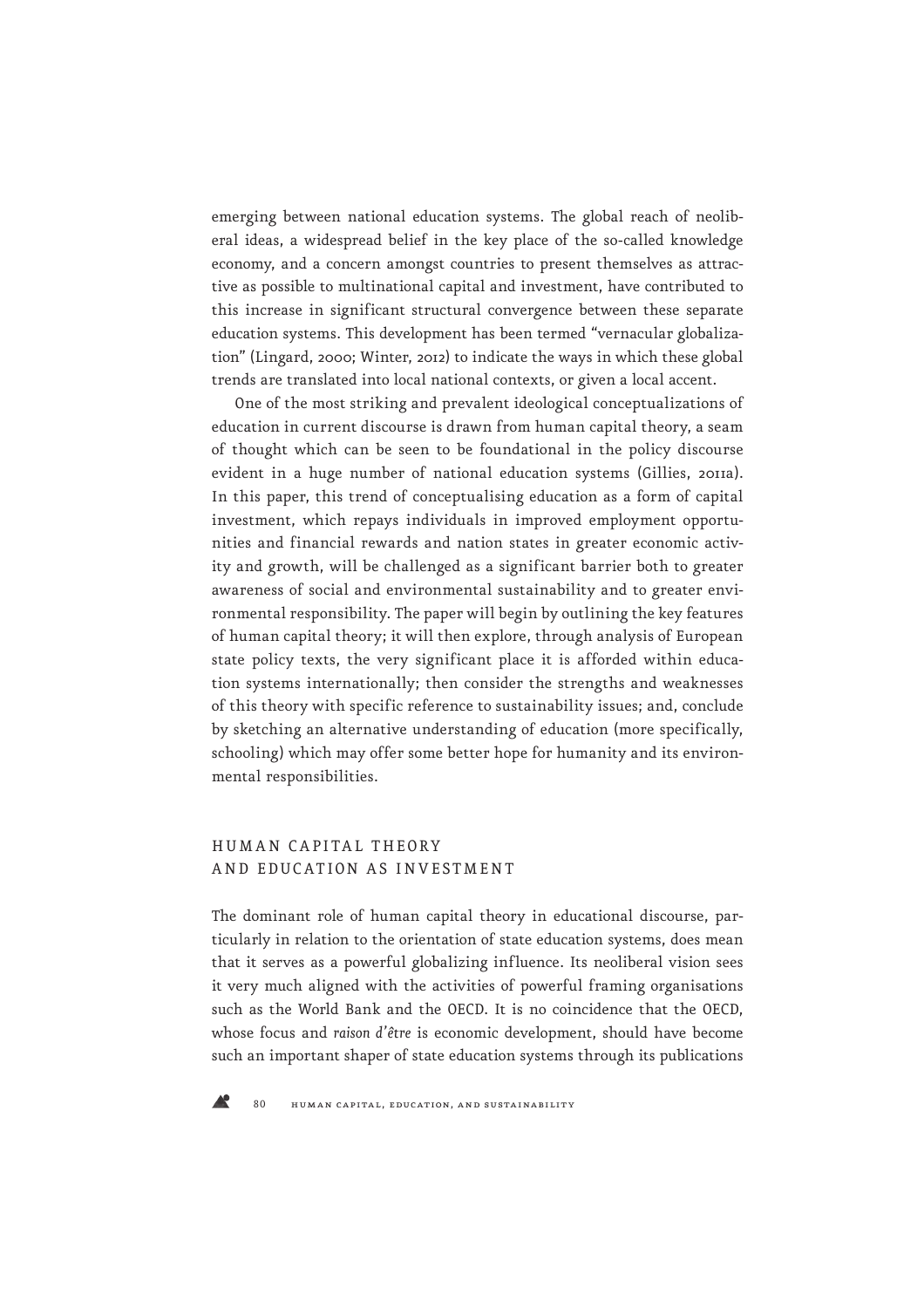and the powerful PISA mechanism (Meyer & Benavot, 2013). As will be seen, the concept of the knowledge economy, and the associated conceptualisation of education as economically instrumental, are both heavily associated with the ideas of human capital theory. Much of what follows has been adapted from Gillies (2011a).

The origins of human capital theory can be traced to the work of a US labour economist, Jacob Mincer, who first used the concept nearly 60 years ago (Mincer, 1958), in a paper exploring income differentials in American society. Its main proponents, however, and those who more fully developed the theory, are two Nobel prize-winners, both associated with the Chicago school of neoliberalism, Theodore Schultz (1902-98) and Gary Becker (b. 1930).

At base, there are two foundational pillars to this theory, the first of which is concerned with theorising that differential income distribution can be best explained by establishing a causal connection between wages and individuals' levels of education (and training). Thus, in the early days of human capital theory, research centred on exploring the extent to which earnings could be linked to educational attainment. Longitudinal studies were undertaken which compared the earnings of high school graduates as opposed to college graduates in the USA (Mincer, 1958, 1974). The data appeared to suggest that, at the very least, there was a correlation between highest level of education experience and higher wages.

Schultz (1960, 1962), noting that college graduates earned more, argued that the costs of a college education could be understood as an investment which would later generate financial rewards in the form of comparatively higher wages. The costs of education included not just those of fees and living expenses but also the opportunity costs of foregoing earned income during college years. Schultz's work is marked by its clarity and accessibility, despite the quantitative basis to it and its mathematical modelling. He summarises human capital theory very succinctly, despite the sexist vocabulary of the age:

I propose to treat education as an investment in man and to treat its consequences as a form of capital. Since education becomes part of the person receiving it, I shall refer to it as human capital (Schultz, 1960, p. 571).

Quantitative research data suggested that time and resources devoted to education and/or training, of various forms, generated a financial return over time so that individuals and their families could be interpreted as engaging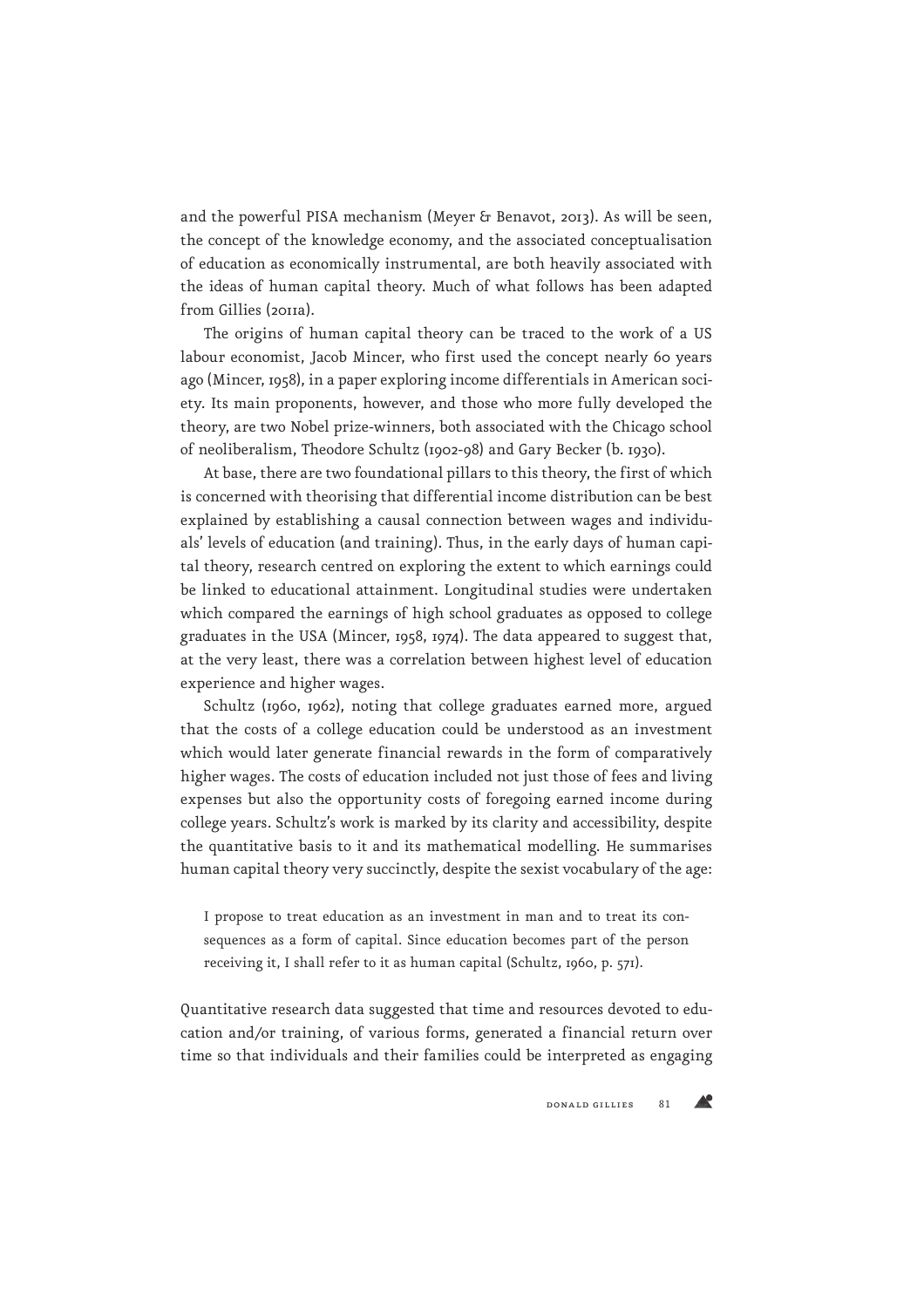in these as a form of investment which would pay dividends later in the form of higher earnings. This new economic outlook therefore framed education as no longer comprising "consumption" but as investment (Blaug, 1976).

The second key pillar of early human capital theory is related to this finding. Whereas classical economics had tended to view the workforce in purely quantitative terms, human capital theory introduced a qualitative aspect. Education and training were seen as the most important ways in which the quality of the workforce could be enhanced. College graduates did not earn more by chance: it was because of the quality of their work that they earned more. Thus, education and training yielded broader economic returns than individual earning power. There were generic economic benefits for society which accrued from a well-educated and well-trained workforce. Just as individual choices about education and training could be understood in relation to judgements about likely returns on such investment, so at a national level the education system could be justified in the light of likely returns in the form of economic growth.

It was this second aspect of human capital theory that had the greatest political effect, as can be imagined. This simplified form of the theory, with its apparent linear certitude, was extremely attractive to politicians seeking an assured way of creating economic growth. The theory seemed to suggest that by improving the quality and reach of the education system and its outcomes, one could generate economic growth. Schultz (1962) supported this view with the example of the post-war recoveries of Japan and Germany, attributing this to their pre-existing status as well-educated nations with high levels of human capital. Becker (2002a) later argued a similar case in relation to the global recovery from the crash of 1987. Developing human capital was thus presented as an important way in which economies could grow, but also the means by which they could survive, or recover from, significant disruption and instability. Human capital seemed to offer remarkable powers in relation to both economic growth and resilience. Becker (1992) argued that, with the exception of the Warsaw Pact countries, human capital investment in the form of educational opportunities was central to those countries experiencing faster economic growth from the 1960s. In its appropriated form, the theory was thus held to be able to account for economic growth *per se*: "The Human Capital perspective (…) emphasises the direct impact of skill creation on productivity (…) skills are seen as essential determinants of national economic performance" (Olssen, Codd & O'Neill, 2004, p. 147).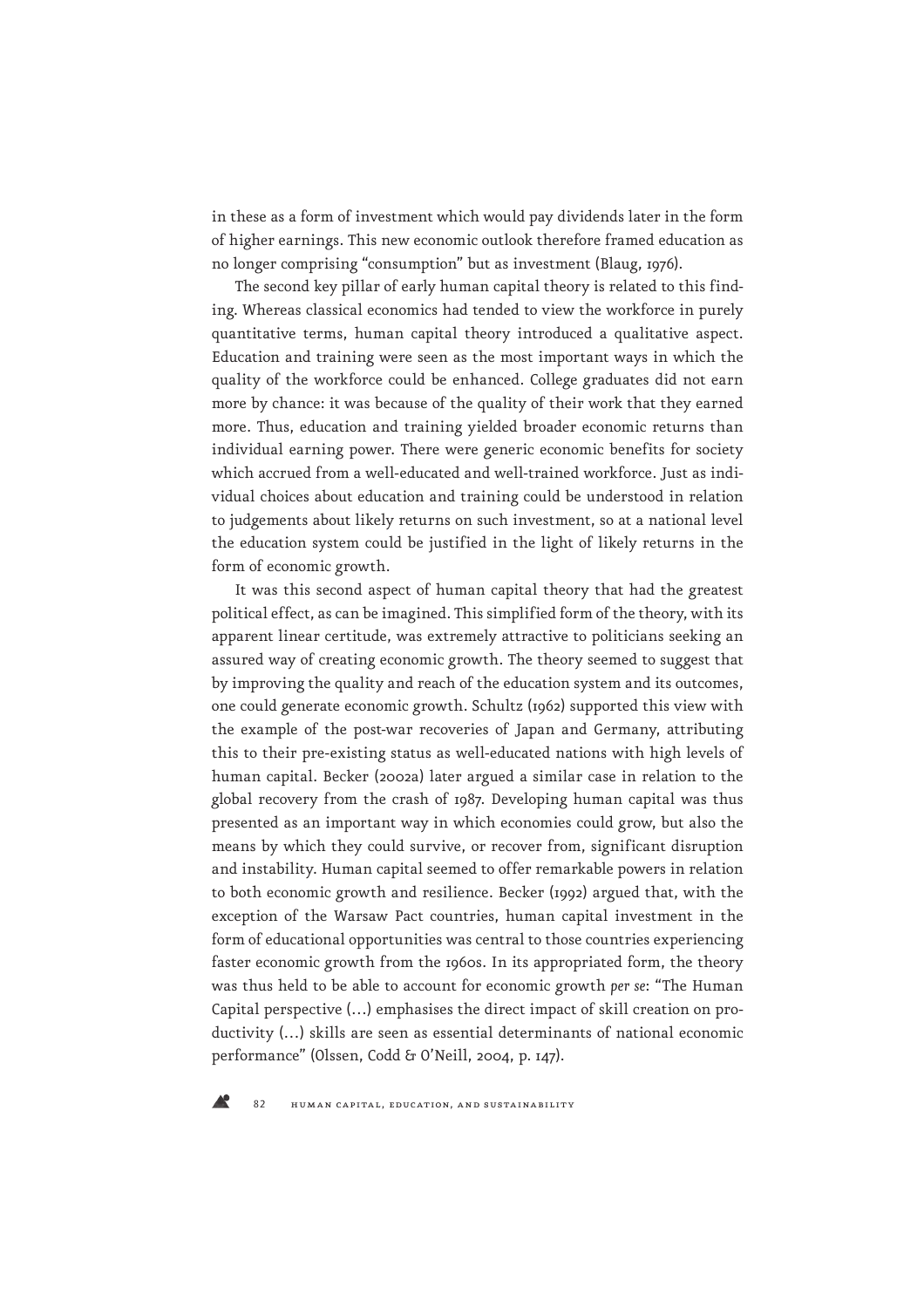Some theoretical criticism of human capital theory and the downturn and economic turmoil of the 1970s combined to cast doubt on its value, however. Schultz himself (1971) sought to clarify that because of the "long gestation period" between educational investment and economic return it was "absurd" to think that sudden crises in relation to inflation or deflation could be tackled by turning on and off the education tap. Gary Becker (1972, 1975, 1992, 1993, 2002a, 2002b), however, had sought to develop human capital theory in a particular neoliberal way. Concentrating primarily on individual decisionmaking in relation to personal educational investments, Becker fused the theory with rational choice theory and began to explore its explanatory potential in a whole range of social activities previously rarely the locus of economic theorising such as the family and marriage. It was this enhanced focus on the individual, on the power of individual choice, that chimed with the neoliberal politics of the Reagan and Thatcher eras. As Foucault (2008) argues, this represents a fundamental break with previous understandings. The worker moves from being an "object" of economic analysis to being an "active" economic subject (p. 223), and from being a partner in economic exchange to being an entrepreneur, an entrepreneur of the self: the self now being understood as capital, and so the producer and source of earnings — "(…) income cannot be separated from the human individual who is its bearer" (p. 226). Becker's analysis, therefore, shifted paradigmatically from economics in terms of a relational mechanism between things or processes within a social structure, to "the analysis of the internal rationality, the strategic programming of individuals' activity" (pp. 222-223).

In recent times, the definition of human capital has widened somewhat so that it is not simply knowledge or skills but also includes "competencies", "attributes", and "attitudes" such as "reliability, honesty, self-reliance, and individual responsibility" (Becker, 2002b, p. 6). Education remains centre stage, however, as the key actor in forming such human capital, which itself remains crucial for "economic success" (Gurría, 2007). Thus, we have increased importance on state schools developing "soft" skills in their students so that they become better shaped to be effective economic agents. The educational provision which is relevant to human capital theory, therefore, includes a very strong sense of economic training.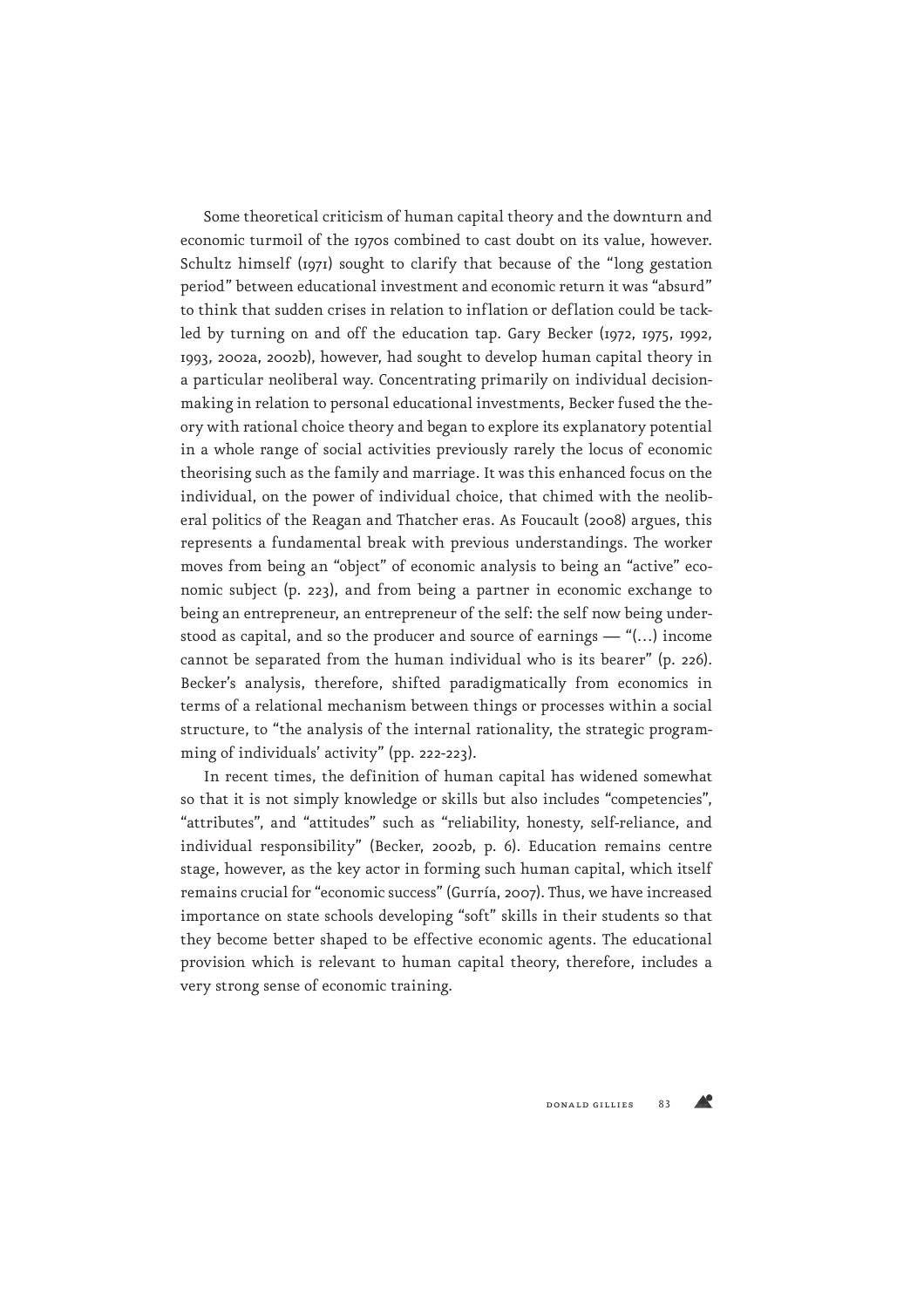# HUMAN CAPITAL THEORY IN EDUCATION SYSTEMS

A review of state education policy across the globe very quickly can identify the significant influence of human capital theory. While national systems will often have long-standing educational aims, enshrined in landmark legislation, more recent policy documents will evidence human capital discourse.

Within Europe, there is very clear evidence of its influence. One of the most prominent features of this is the way in which children and young people are categorised as a national "resource" within policy statements. In this way, they are equated with other resources such as oil and gas reserves, or minerals, all having in common the feature that they are potentially wealthproducing. Thus, children and their education is a form of capital reserve, capable of being further developed for future profit. Thus, for example, we read in Scottish policy documents that "our people are Scotland's greatest resource. That's why we are investing in our current and future workforce (…)" (Scottish Government, 2011). This echoes the view of the OECD and its secretary-general: "All societies must invest in their most valuable asset: their people" (Gurría, 2008). Perhaps surprisingly, Norway has also adopted this way of portraying its population, and its young people in particular: "People are society's most important resource" and one of the government's most important priorities is "to invest in education and knowledge" (Regjeringen, 2009). In Bavaria, this idea is expressed with some bluntness: "the raw material of a child's mind is the most valuable natural resource that we possess" (Bayerische Staatsregierung, 2009).

More commonly, children and young people are represented as natural resources which require further investment for their profit-making potential to be fully realised. This is more akin to portraying the child as raw material which requires a manufacturing process, as it were, to become fully valuable. This sort of discourse is evident across the European sphere. In England, for example, and particularly during the early days of New Labour, this sort of approach was explicitly promoted: "We are talking about investing in human capital in the age of knowledge" (DfEE, 1997, p. 3). In Ireland, following the economic problems of 2008, the perceived need to develop young people for future national dividends is manifest: "If Ireland is to achieve its ambitions for recovery and development within an innovation-driven economy, it is essential to create and enhance human capital by expanding participation in higher education" (DES, 2011a, p. 10). The EU as a whole endorses such a view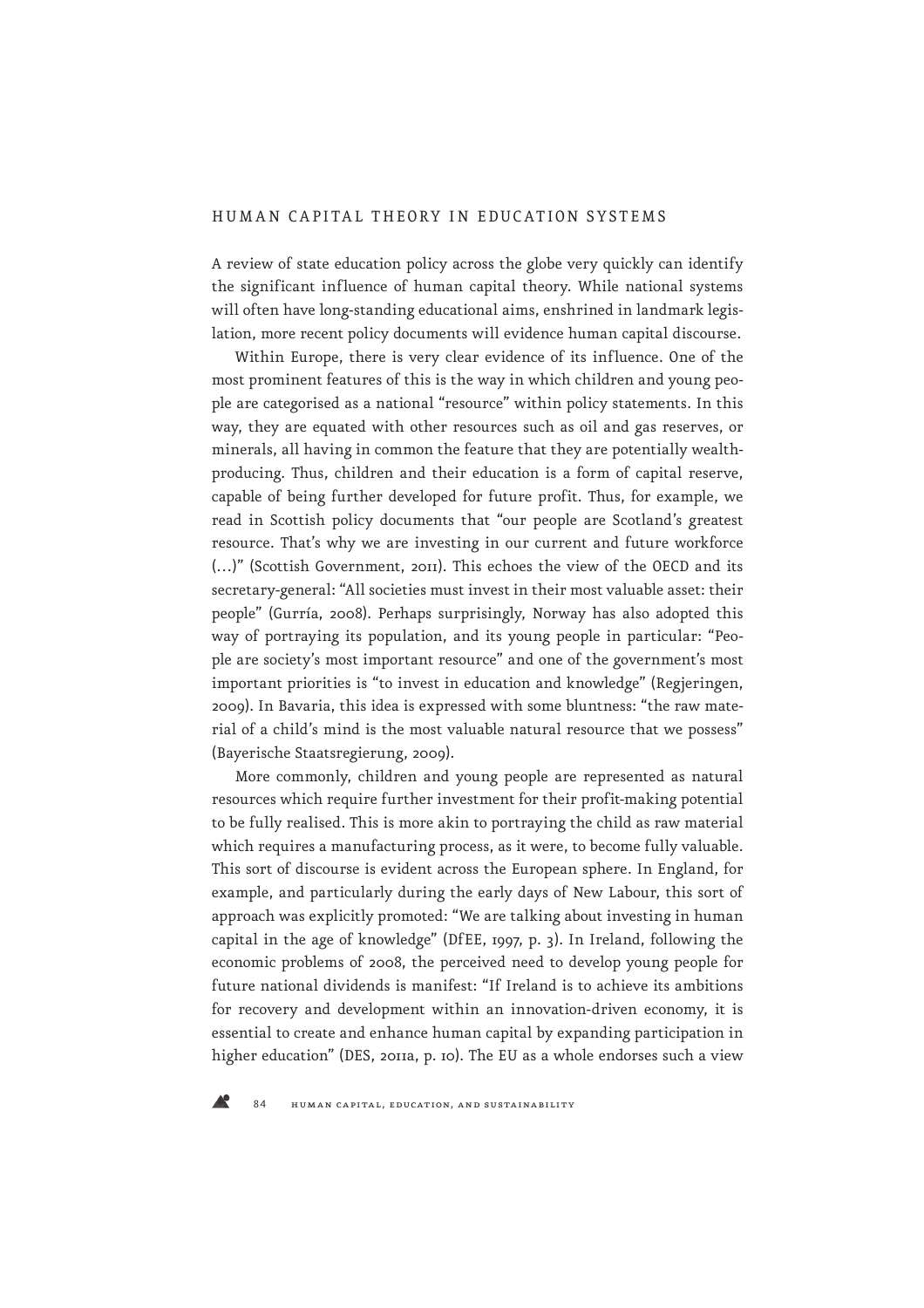too, nudging member states towards "(…) increasing investment in human capital through better education and skills" (Commission of the European Communities, 2008, p. 2). In Slovakia, one of the EU's more recent arrivals, a similar view is expressed: "Slovakia's capability of effectively utilising and fostering its human potential is a precondition for its economic and social, as well as moral and cultural, success (…)" (Slovak Government, 2010). Norway, too, looks to generate future profit from its young: "enhanced human capital and skills (…) have direct economic effects" (Regjeringen, 2009). In Germany, the Federal Government talks "of the special importance of developing human resources" in relation to economic growth (Federal Ministry of Education and Research, 2009). This view was perhaps most succinctly and starkly expressed by Tony Blair in an early New Labour education document: "education is the best economic policy we have" (DfEE, 1998, p. 1). Similarly, Irish policy discourse is rooted in the same conception: "higher education is central to future economic development in Ireland" (DES, 2011b, p. 3).

This concept of investment is also positioned within the perceived context of an international competitive market. Many national policies see investment in human capital as geared towards gaining an international advantage. EU policy, including the Lisbon Agreement of 2000, is very much about education within its policy space being aimed at the EU gaining a competitive advantage in terms of its main target rivals in the Asian and North American trading blocs. In Austria, this view is strongly projected: "in all of our countries we are developing towards knowledge-based societies. Consequently, investing in human and social capital becomes crucial for the competitiveness of our economies; for all educational systems this poses a major challenge" (Schmied, 2010). Federal policy in Germany links education and economic competition very closely in its vision. The place of learning is clearly positioned also: "the competition for future opportunities for Germany has essentially become an international competition for the quality of education systems" (Federal Ministry of Education and Research, 2009).

Even within the reputedly less hard-nosed Nordic zone, this idea of competition is endorsed. In Finland, for example, we read: "Education is a key factor for competitiveness" (Opetusministeriö, 2009) and "the goal for the government is to make Finland the most competent country in the world (…) a primary aim for the government is to enhance the competitiveness of Finnish knowledge and competence" (Ministry of Education and Culture, 2012, p. 7). In Denmark, this international market is similarly embraced: "The aim is to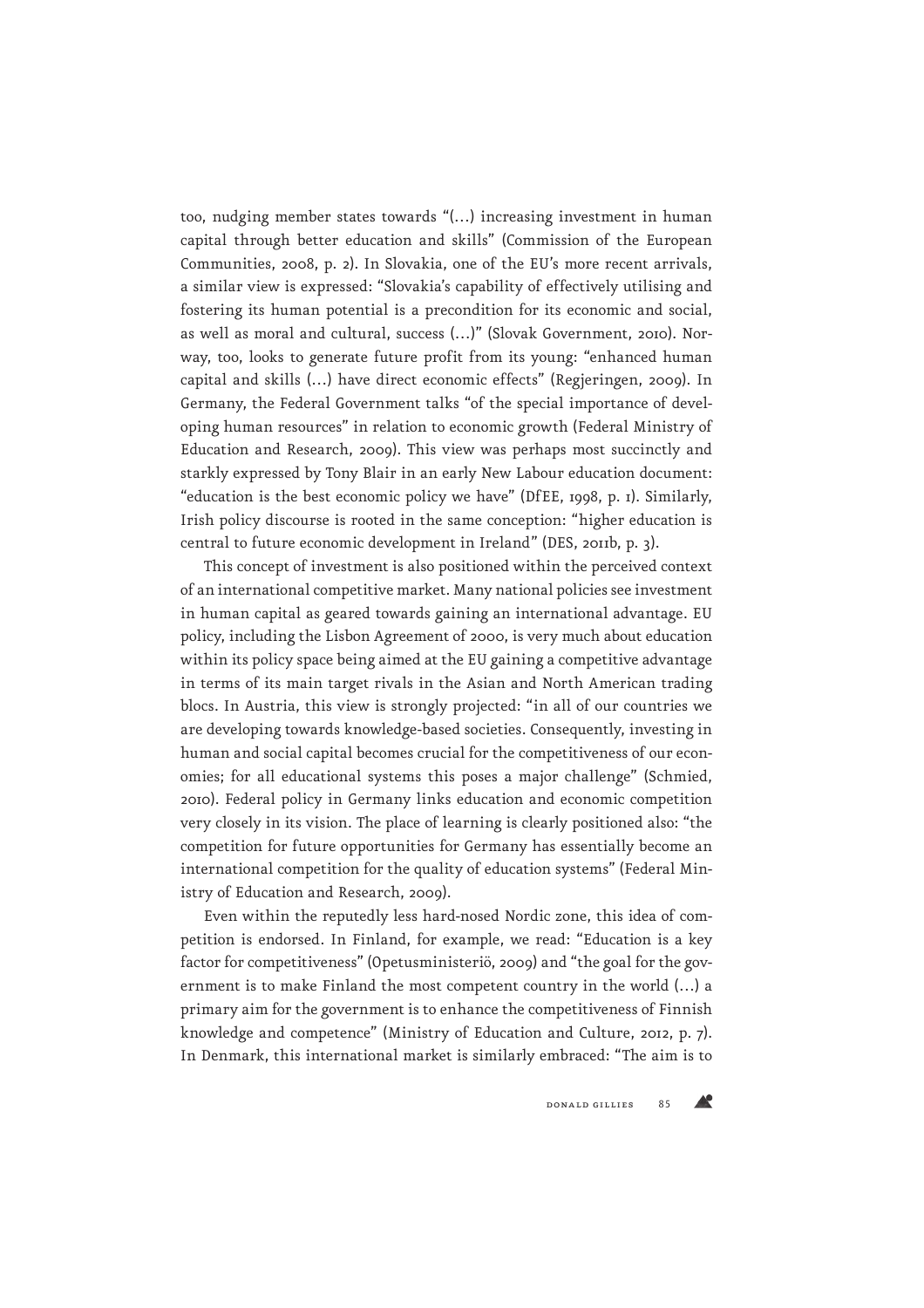create a world-class education system and have everyone participate in lifelong learning. It shall help develop Denmark as a leading knowledge society in a globalised world" (Undervisnings Ministeriet, 2007). In Sweden, recent educational change is defended as increasing competitive prospects: Regeringskansliet (2011, p. 3), for example, argues that "The foundation of the Swedish reform programme has been that education enhances Sweden's competitiveness and improves individuals' skills and opportunities in life".

New Labour in England had long promoted a similar view: "To compete in the global economy (…) we will have to unlock the potential of every young person" (DfEE, 1997, p. 3) and that the overall aim had to be "to outsmart other countries in the development of the nation's human resources" (Brown, 2001, p. 9). In Northern Ireland, the major school improvement document argues for the country to compete more strongly internationally in terms of education and its outcomes: "(…) we should be benchmarking ourselves rather more ambitiously and in an international context. It is after all from across the globe that our young people will have to face challenges and compete in tomorrow's economy" (DENI, 2009, p. 8). Wales, too, sees education and its economic relationship in terms of an international market: "We are taking forward a far-sighted, ambitious agenda for education and lifelong learning. We want to rival the best in the world" (DELLS, 2008). Ireland also sees itself in similar terms: "there is a pressing need to adapt and reform the structures and improve the performance of the education system to meet current social and economic needs and to rank with the best performing education systems" (DES, 2011a, p. 8). The Slovak government takes a slightly different line, seeing the competition operating at an individual rather than state level: "The main criterion the Government will follow when changing the compulsory curriculum is the development of an active citizen capable of succeeding in an international labour market (…)" (Slovak Government, 2010).

Overall, therefore, three discrete but interconnected aspects of human capital theory influence can be identified in current education policy discourse. The first is the tendency to objectify children and young people as resources; the second is to see education as an investment aimed at harnessing these resources for greater future profitability; the third is to see these resources as engaged in a global struggle for economic "success", whether at an individual level or a national level.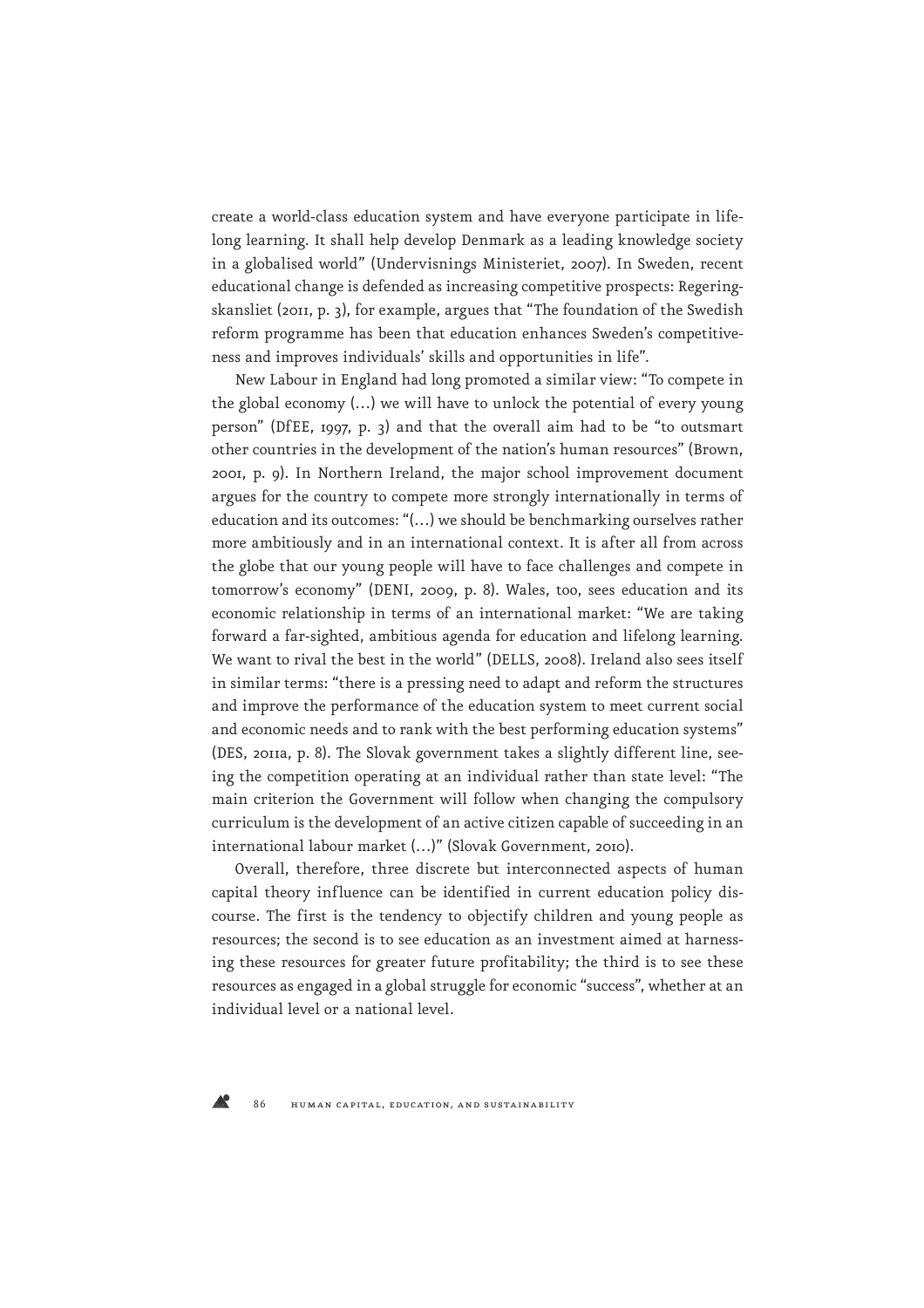# PROBLEMATISING EDUCATION AS INVESTMENT

It is important to recognise the significance of construing education as an investment, and especially so when viewed within a context of social and environmental sustainability, not solely economic sustainability. There are numerous implications of such a perspective, some of which have so seeped into normal discourse that they no longer are subject to much public questioning and debate. Nevertheless, it can be argued that this discursive shaping of education is antithetical to the values of sustainability and perpetuates the notions of exploitation and exhaustive profitability which are so problematic in this field.

Seen as an investment, state education provides future dividends in terms of the economic activity, labour power, of the individual. Neoliberal discourse encourages the individual to maximise these returns by becoming an entrepreneurial self, an agile body who seeks out opportunities for financial returns on this educational investment (Gillies, 2011b). The broader aims of schooling are not weighed in such balances, except insofar as they can be of economic benefit. For example, issues of citizenship and socialization are not considered as centrally concerned with how humans interact and live, but immiserated, as merely providing stable, economic conditions favourable to economic activity, and growth: "(…) relationships and shared values in societies can be seen as a form of capital that make it easier for people to work together and achieve economic success" (Keeley, 2007, p. 11).

Similarly, issues around social, gender, and racial disadvantage are not considered in terms of equity, humanity, and social justice but rather in terms of economic wastefulness. If the poor, if women, if particular ethnic groups, perform less well educationally than other social groups, in human capital theory this is economic waste rather than an issue of inequality. Were these groups to achieve at the level of societal norms, then the argument is that they would be more economically productive and so reap better financial rewards at the individual and the state levels. In many ways, it is this reductive view of the human and of education which is at the root of the distaste with which many view human capital theory, a situation acknowledged by Schultz himself, who accepts that some may find it "offensive" to consider humans as mere "capital goods" (1961, p. 2). He recognises that the theory's formulation also may be considered "repugnant" by others because of the way it sees education in such narrow economic terms, and so he argues that his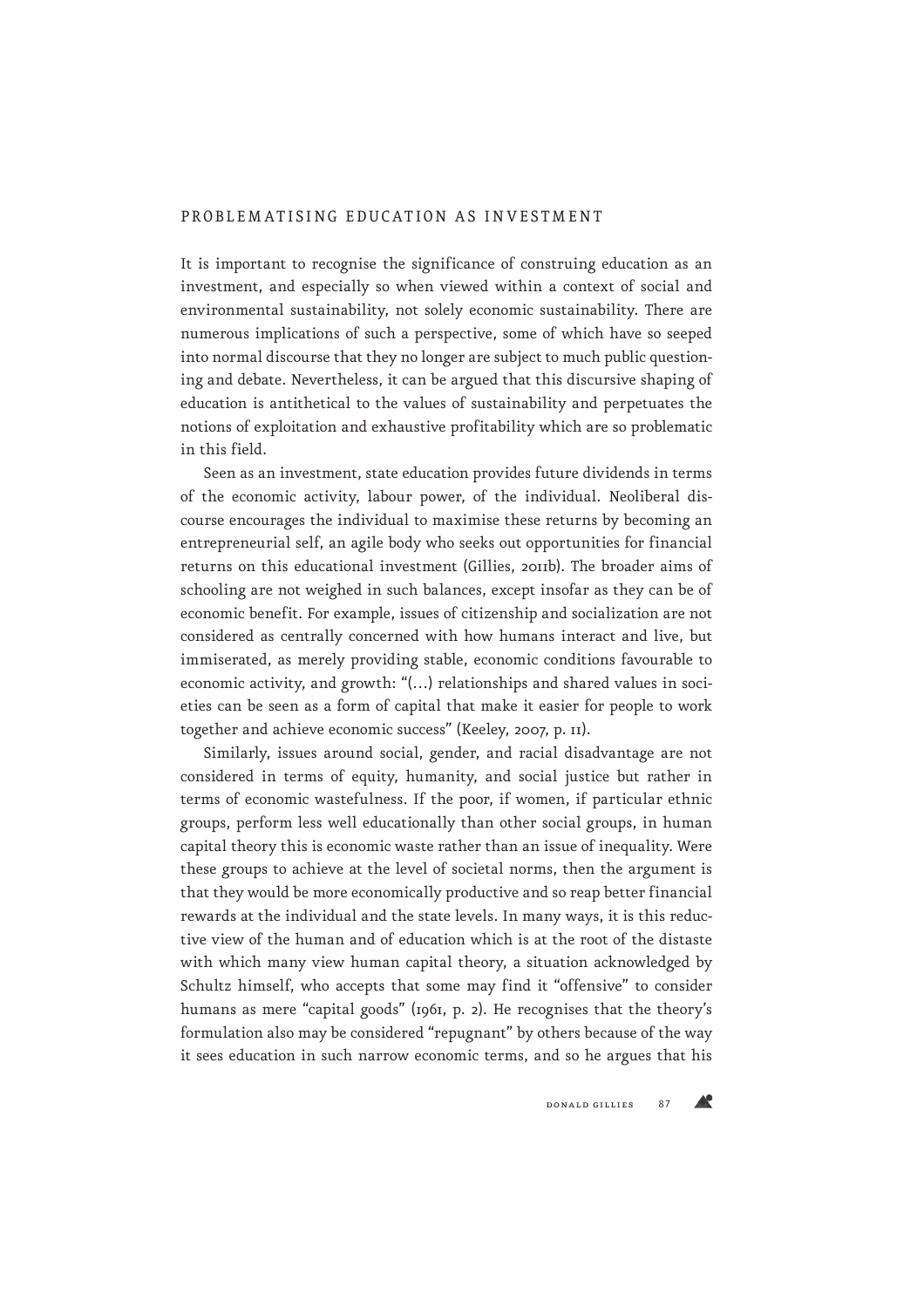economistic view should "in no way detract from, or disparage, the cultural contributions of education" (1960, p. 572). Becker also acknowledges that theory's failure to include the broader aims of education in its analysis could be viewed as "unfeeling and extremely narrow" (1993, p. 392).

The emphasis on the economic, the view of education as a calculated investment, does have further implications. If this type of cost analysis is applied uniformly across the population, then there are some potentially disturbing implications. It is not clear, for example, how human capital theory can adequately account for special education, the education of children with disabilities, nor indeed for state education within weak economies. In the case of children with special needs, the concept of investment as a suitable model seems singularly inappropriate. Using a simplistic investment-return mechanism as a means of adjudging the "value" of education is clearly ineligible unless one wishes to return to some of the worst times in recent world history. For the severely disabled, for those with significant cognitive impairment, the costs of education are unlikely ever to be recuperated in simple economic terms. Many children with disabilities, with chronic health issues, will be unable to be economically active in the ways one might assume of an average worker. In most instances, special education will be more expensive, more of an "investment" therefore. A theory which looks to account for education on the basis of future financial returns seems egregiously ill-fitted to deal with this aspect of the field. There are alternatives, and much more humane ways, of conceptualising and justifying the financing of special education. In any event, human capital theory, in democratic terms, cannot be presented as the grand, total theory it purports to be. Democratic values sit uneasily with an outlook which perceives humans as entries in a budget system, as numerical data in a simple profit-loss account.

In addition, the way in which human capital theory presents a linear connection between standards in state education and economic growth and status is not borne out by empirical evidence. Without the supportive context of a "successful" economy, it is dubious that high levels of educational achievement are significant economic factors (Blaug, 1987; Pissarides, 2000). An advanced education system rooted within a weak economy is more likely to generate emigration than local economic growth. In that sense, investment in the national state system could be seen, in human capital terms, to be wasted and one response would be to reduce levels of state education, or to channel it towards areas, or children, most likely to offer profits at a national level. An exam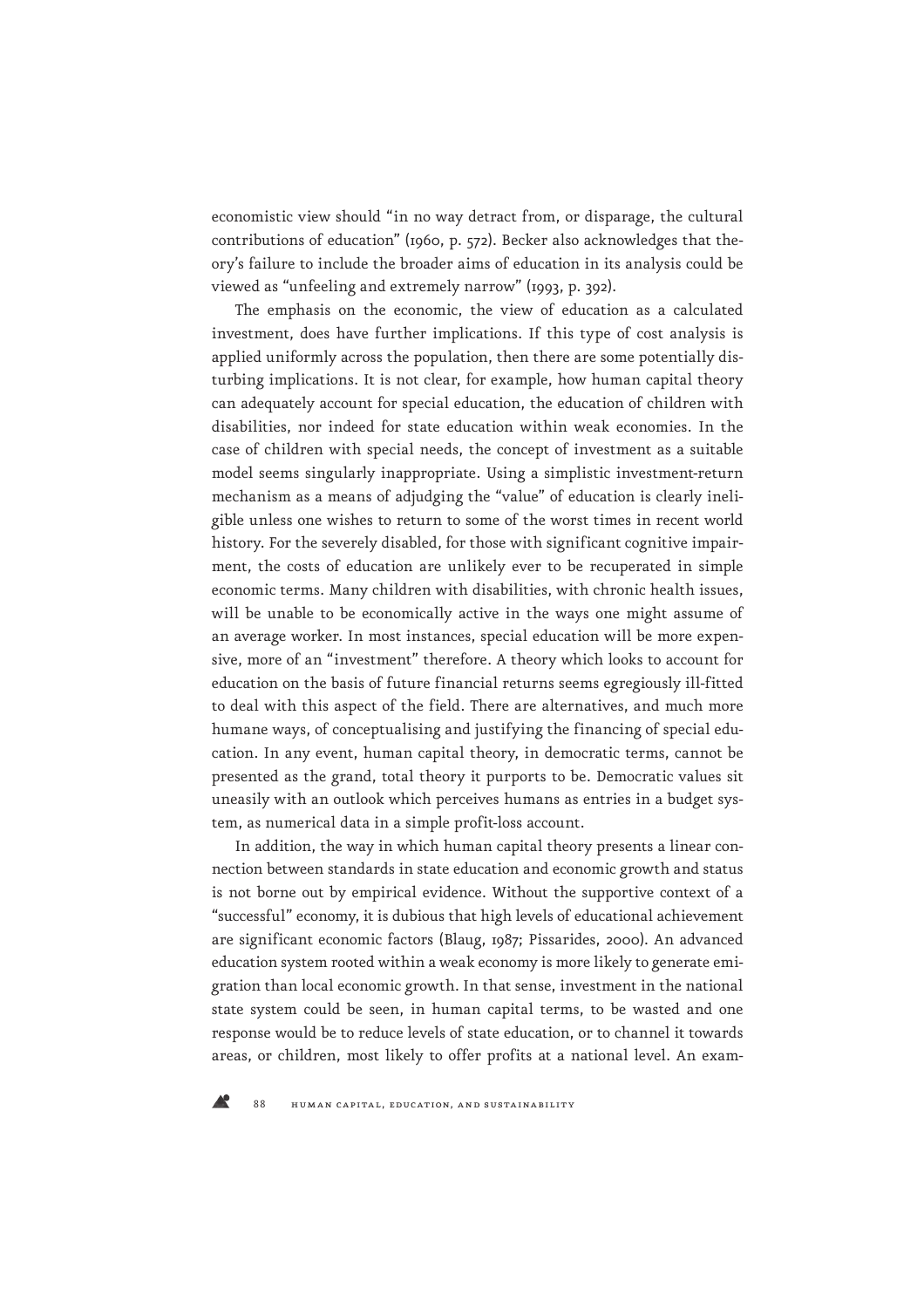ple of the mismatch between educational attainment and economic context currently would be Poland which performs highly on PISA ratings but which remains a weak economy such that large numbers of the educated and qualified young emigrate for employment. A similar situation is emerging in Spain and Greece, where the effects of recent financial crises are also having effects on out-migration levels. Even in economies with less striking difficulties, "the underemployment of highly schooled people has been recognized as a social problem" (Livingstone, 1997, p. 9) rather than such a cohort being seen as an agent for growth. The empirical evidence would suggest that having a highly educated population without a complementary advanced economy renders the equations of human capital theory contestable, at least. Indeed, recent experience in China shows that even in a strong, rapidly-expanding economy, if that is driven by low-wage manufacturing jobs for the export market, graduate *underemployment* becomes a major issue: there are insufficient jobs at a white collar level to match a (over) qualified population (Chen, 2014; Huang, 2013).

Another aspect of human capital theory as currently practised in many countries, at least at the tertiary sector, is to focus educational spending on "excellence". Here there is less controversy about issues of equity and rights, and so many national systems explicitly target investment in those areas most likely to generate financial reward. The onerous and varicose Research Excellence Framework in the UK, for example, serves both as a means of accountability but also as a mechanism by means of which government can identify those institutions deemed to be worthy of further investment. The higher education sector has increasingly been seen as aligned to economic and business policy much more sharply than that of the earlier stages of education. Its status as post-compulsory, as not founded on principles of universal provision, allows for it to become much more closely aligned with a human capital outlook.

# SUSTAINABILITY AND THE HUMAN CAPITAL MODEL

It could be viewed as symptomatic of the problematic position of human capital theory that its consideration of the issue of sustainability tends to be restricted to two very nuanced, and typically economistic, understandings of the concept. The first of these is the term "sustainable competitive advantage" which is concerned with managing an organization for continued market success; the second use is in relation to what is known as "sustainable human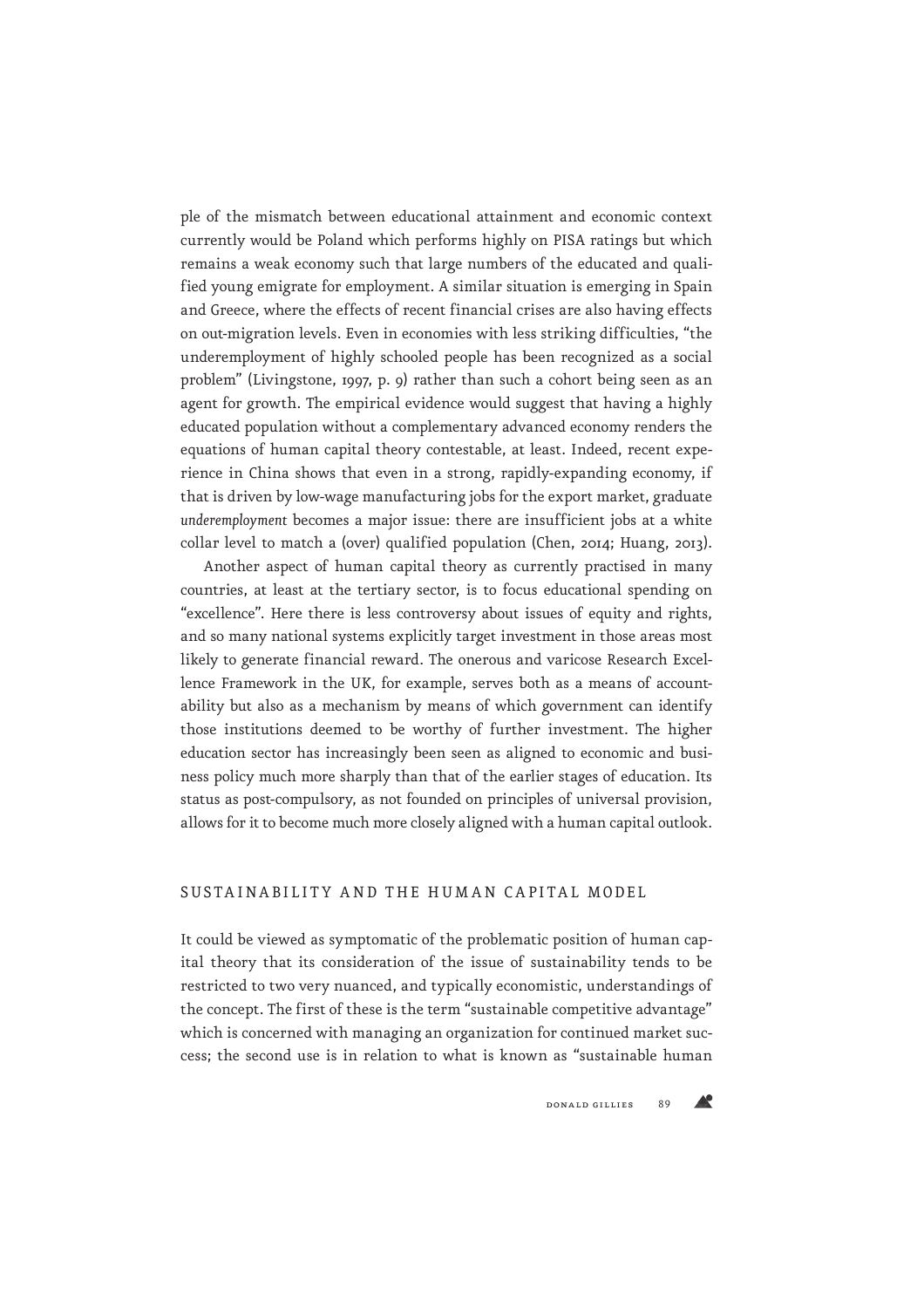resource management" (Osranek & Zink, 2014), which is largely concerned with the development of staff and the renewal of staff over time, again to ensure continued corporate market success.

The more common ecological understanding of sustainability is much less evident in human capital literature. As this paper has suggested, the reasons for this are closely linked to the conceptual orientation of the theory and its concern with maximising returns from resources rather than any sense of nurturing and protecting them. Human reproduction has not been a concern for some generations now and, indeed, where it is, it is often rather more in relation to overpopulation, for example in China, than about its scarcity. Thus, human population as a raw resource is not much of a concern, in human capital theory terms, except in terms of its quality. Human capital theory has not had any problem, thus, with its supply of natural resources: people. Therefore, the theory in its manifestation within educational discourse continues to be about the maximum development of such resources, exploiting them to their fullest degree. This becomes a powerful imperative when allied with crisis narratives about underachievement and the differential attainment of minority and disadvantaged groups. The failure to develop people into productive, high-yield citizens — culpable economic waste in human capital theory terms —, becomes fused with the discourse of equality and social justice to present a significant political challenge.

As can be seen, human capital theory is conceptually somewhat distant from, if not wholly misaligned with, ecological discourse. The argument of this paper is that its influence within education currently, allied with this misalignment, contributes to the continuation of a dominant mind-set which sees maximum exploitation of (human) resources the key priority and anything else a symptom of failure or mismanagement. While human capital theory does not advocate a rapacious approach to the planet, it is founded on the values of market return from the exploitation of resources, values which, it could be argued, have been fundamental to the ecological problems facing humanity at this time.

In keeping with the recent "capitalization" of discourse which pervades the social sphere, however, the term "natural capital" has come into common usage (Jannson, Hammer, Folke & Costanza, 1994). This covers environmental resources in relation to their economic use. Just as "human capital" can be viewed as a narrowly reductivist understanding of the person, so "natural capital" could be viewed as a similarly impoverished image of the richness of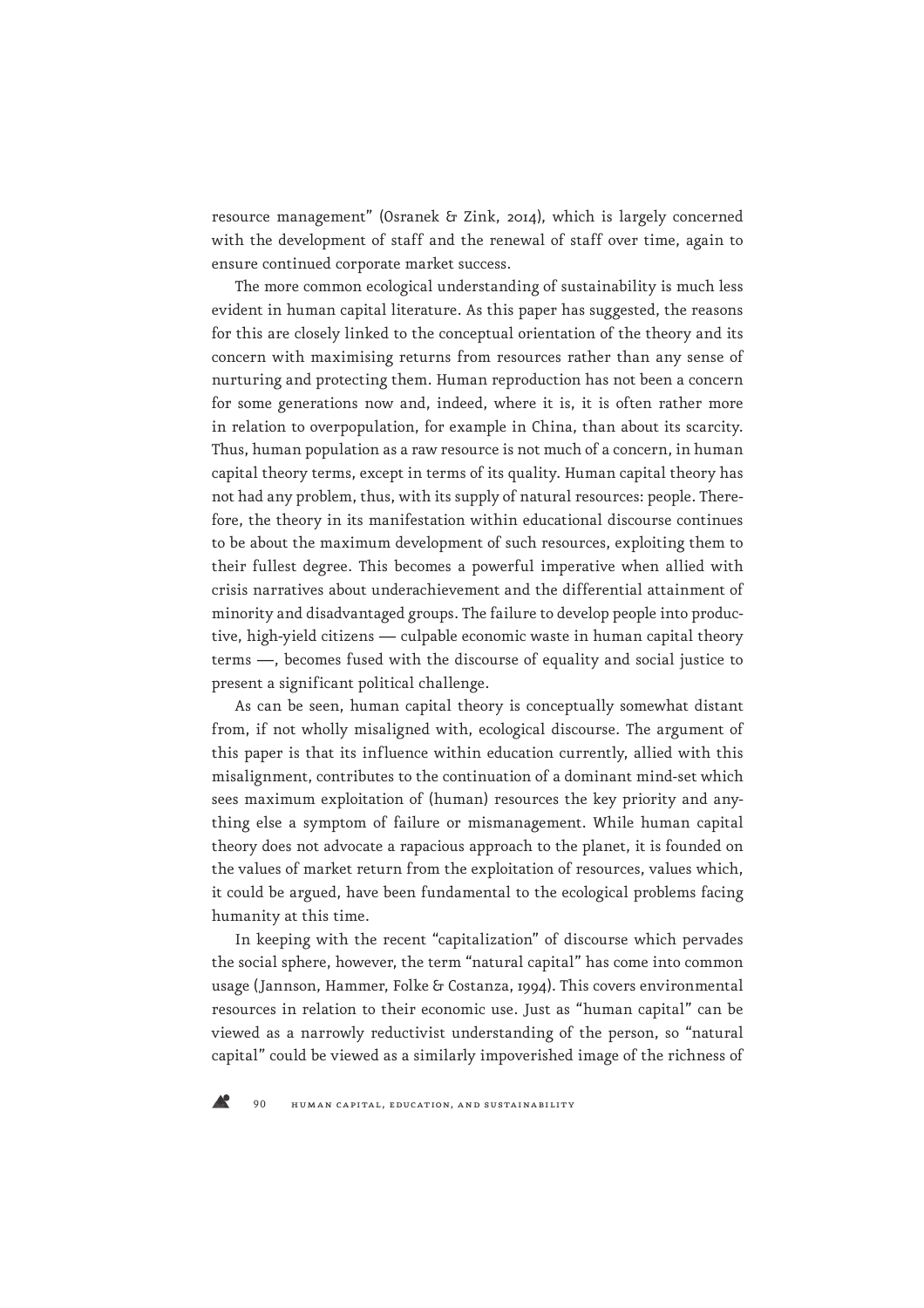the natural world. However, what such a concept has done is to highlight the importance of this "capital" being monitored and not simply wasted. Thus, the literature on the economics of "natural capital" points to the need for this natural capital to be protected to ensure its sustainability as an economic resource (Harte, 1995; Neumayer, 2012; Reynolds, Farley & Huber, 2010). In the same way that issues around social justice become framed in human capital theory terms as economically wasteful — as opposed to an understanding based on democratic principles or those of justice and equality — so issues around sustainability become framed as economically profligate rather than as being understood in ecological terms. The concern thus becomes not so much about protection of the environment, notions of human responsibility, and respect for our common habitat, but rather about how failure to manage natural resources strategically will decrease future opportunities for profit and reward. In natural capital terms, therefore, sustainability comes to be important because future profitability depends on natural resources continuing to provide economic potential. In an odd way, therefore, at least some of the concerns of sustainability converge with those of market capitalism, albeit from very different starting-points. It may be that some progress around ecological welfare can be secured through this odd coupling of instrumental capitalist and intrinsic environmentalist concerns. This, however, will only apply to certain aspects of the environment and not to others where the profit motive has little purchase and so this form of "weak sustainability" (Daly & Cobb, 1989) would mean that nothing would stand between those "uneconomic" parts of the natural world and oblivion.

### SUSTAINABILITY AND MODERNITY

The term "sustainability" is now commonly used in all sectors of society and as such, the term does encompass many forms, including human, social, and economic sustainability, each of which is rooted in a notion of "preservation" and, in its stronger form, also justice (Baumgärtner & Quaas, 2010). In recent times, however, the whole issue has been problematized by those who see a manifest paradox in that the modelling for future sustainability is based on the same scientific paradigm which many argue is the source of the very problems of sustainability which humanity now faces (Benessia et al., 2012). Such critics argue that the predictive and controlling mode of thinking which typifies

 $\triangle^{\circ}$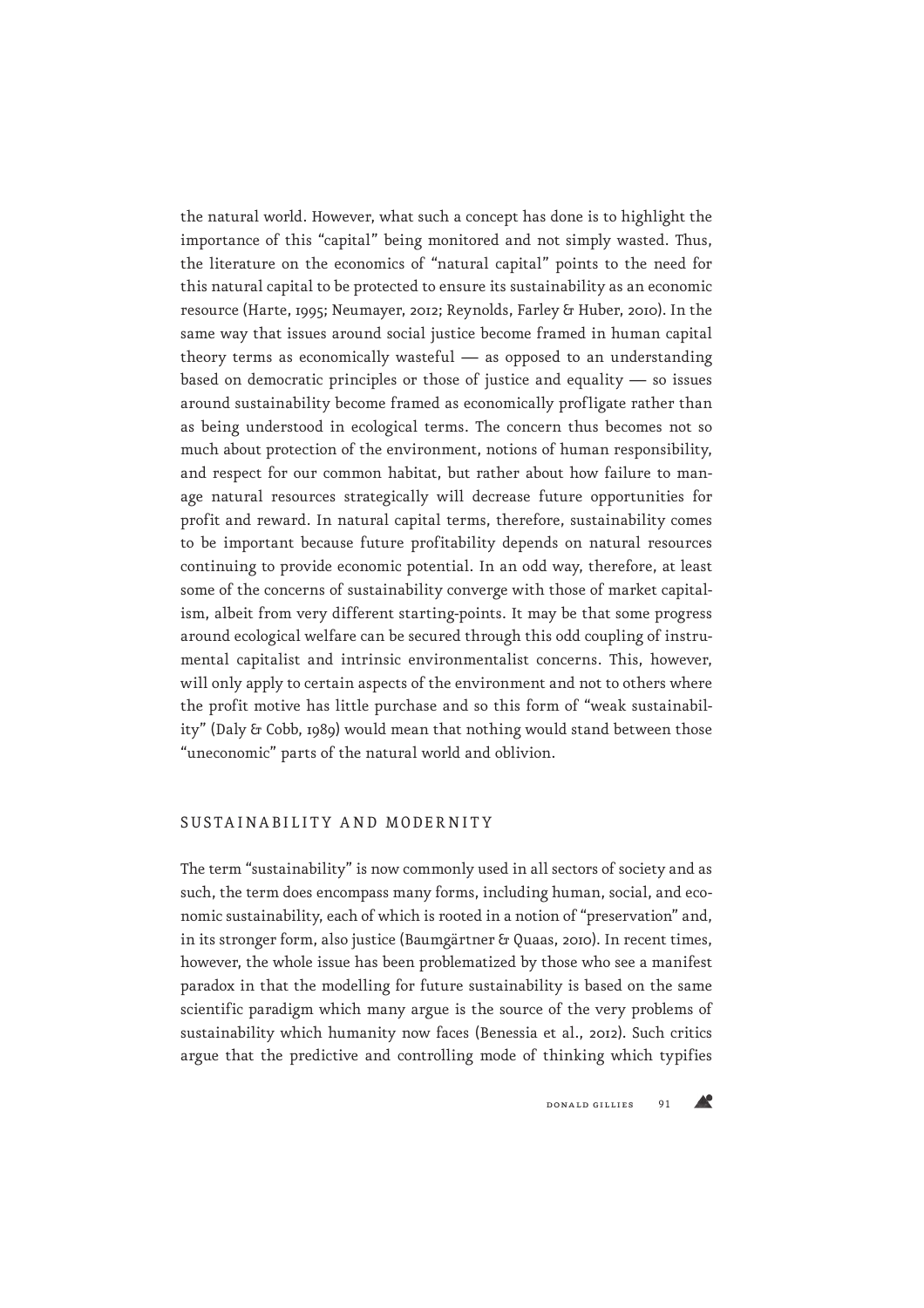techno-science is implicated in the problems we must tackle and cannot be relied upon as the solution. Modernity's dedication to science and rationality is seen as part of the problem and a move to a more open, plural approach is championed instead: "dynamic cross-systemic explanations are sought where static and reductionist models once prevailed" (Gallopín, Funtowicz, O'Connor & Ravetz, 2001, p. 219), a move from narrow, analytical approaches to broader, inclusive, integrative streams, from the coldly cognitive to a more holistic, human model (Viches & Gil-Pérez, 2013). This literature presents a fundamental challenge, therefore, both to the promise of modernity but also to the "weak" sustainability agenda. This counter to modernity also challenges the way in which the education system is currently configured and the whole manner in which the young are acculturated, certainly in the developed world. This alternative framework looks more at integrating the world of modernity with indigenous, traditional, and natural epistemologies and at uniting the rational with the relational, emotional, and ethical (Colucci-Gray & Camino, 2011). The argument is that the complexity of the human predicament requires this multi-faceted re-thinking rather that the simple, linear rationality which has brought us to this crisis. Allied to this, therefore, would be the view that human capital theory, with its calculations of investment and return, of profit and maximisation, is also compromised by being rooted in this modernist mind-set of infinite progress and technological advancement. The whole issue of sustainability is similarly compromised, therefore, if what it means is the attempt to preserve and maintain rather than to change and re-think.

## ALTERNATIVE EDUCATIONAL MODELS

If the human capital theory approach renders education principally as a means to extract future economic benefit, then it seems clear that this narrowed focus misses much of what has traditionally been valued in education. An alternative outlook can be seen both in relation to the aims of education and to the "subject" of education. However, if the challenge to modernity from the "strong" sustainability discourse sketched in the previous section is also considered, then an even more fundamental reform of schooling seems necessary, one which would reshape learning, curriculum, assessment, and organisation. This is not the focus of this paper but is a matter which will require considerable creative thought.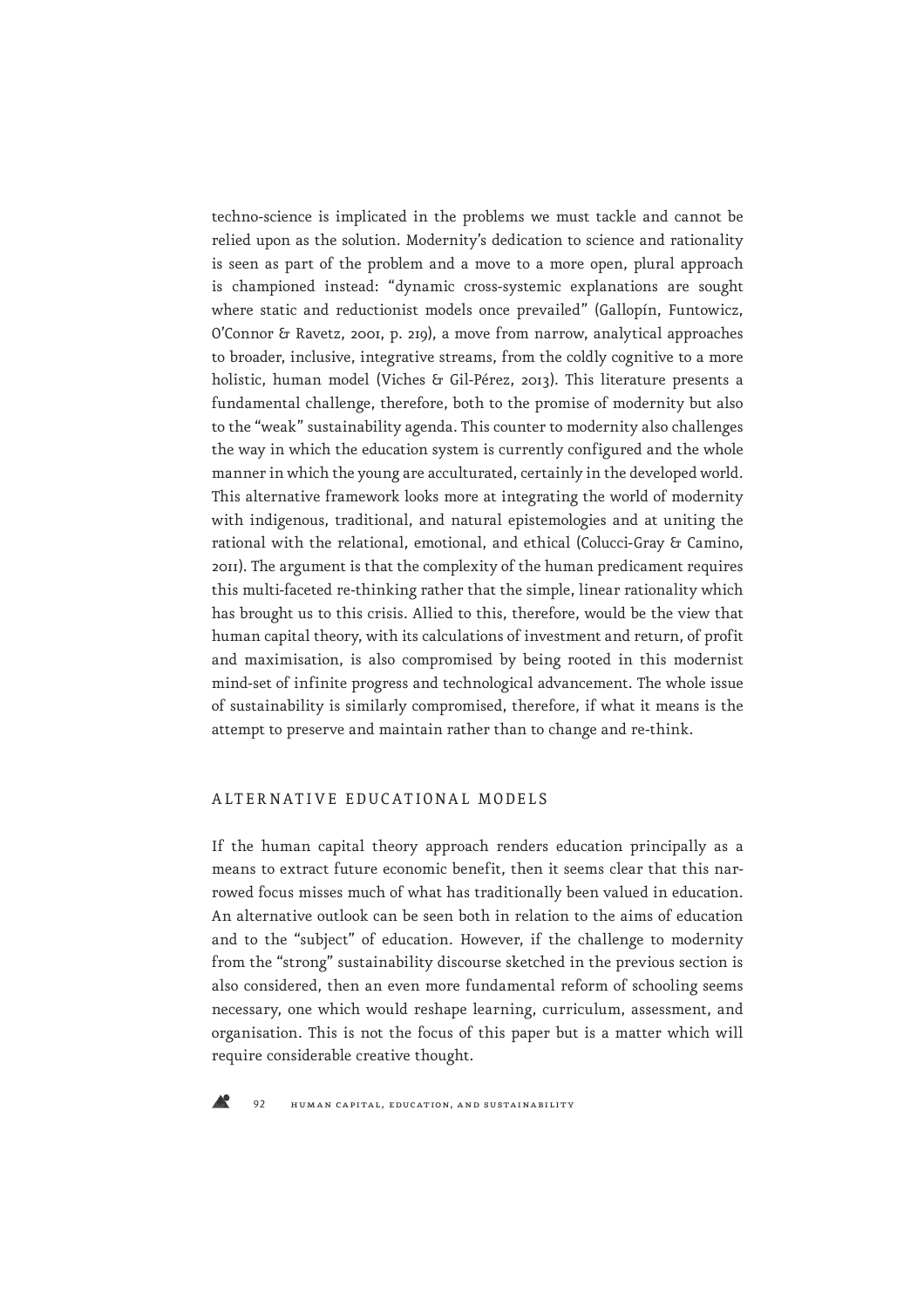The aims of education have often been presented as encompassing three main purposes: personal fulfilment; social aims or cultural transmission; and vocational aims through preparation for employment. Biesta (2008) presents these as the differing imperatives of subjectification, socialisation, and qualification. Different cultures at different times have placed the emphasis differently but these strands can be evidenced throughout the history of state education. The first is concerned with the development of the individual in the fullest sense; the second with the development of citizens and social harmony (dating back to Plato); the third with the development of the individual in relation to future employment. Rather than seeing these as discrete and separate, however, it may be more profitable to view these strands as necessarily interlinked in that personal fulfilment involves notions of friendship and community as well as engagement in meaningful employment. In other words, part of what is involved in human flourishing — eudaimonia in Aristotelian terms — is both fruitful personal relations and stimulating work. Even such free thinkers as A.S. Neill, who had little sympathy with much of what state education implies, saw happiness as involving meaningful work (1960). The difference, however, is that in human capital theory these purposes are rendered secondary to the prime necessity of generating economic returns. For human capital theory, notions of happiness or fulfilment, if recognised at all, would only be understood in terms of their capacity to increase economic productivity. The Nobel prize winner, James Buchanan (2007) of the same Chicago School as Schultz and Becker, for example, refused to recognise the concept of "public service", "public good", or altruism, seeing everything instead as rooted in self-service. Such thinkers, with their narrow conception of the individual as a profit-seeking strategist, would not give much credence whatever to notions of happiness or fulfilment which went beyond mere quantitative calculation.

An alternative model to the human capital theory approach would involve a return to, and stronger emphasis on, social and moral educational purposes. Instead of prioritising the creation of enterprising economic agents, and the risks that this poses to the sustainability imperative, state education would have a stronger sense of social responsibility and global citizenship, and an eye on a more abundant life than that of mere economic growth. It should be stressed that most national education systems already have such purposes set in legislation (Gillies, 2014) and they can be seen in the United Nations Convention on the Rights of the Child, Article 29 of which sets out shared aims for the development of the child, part of which includes the development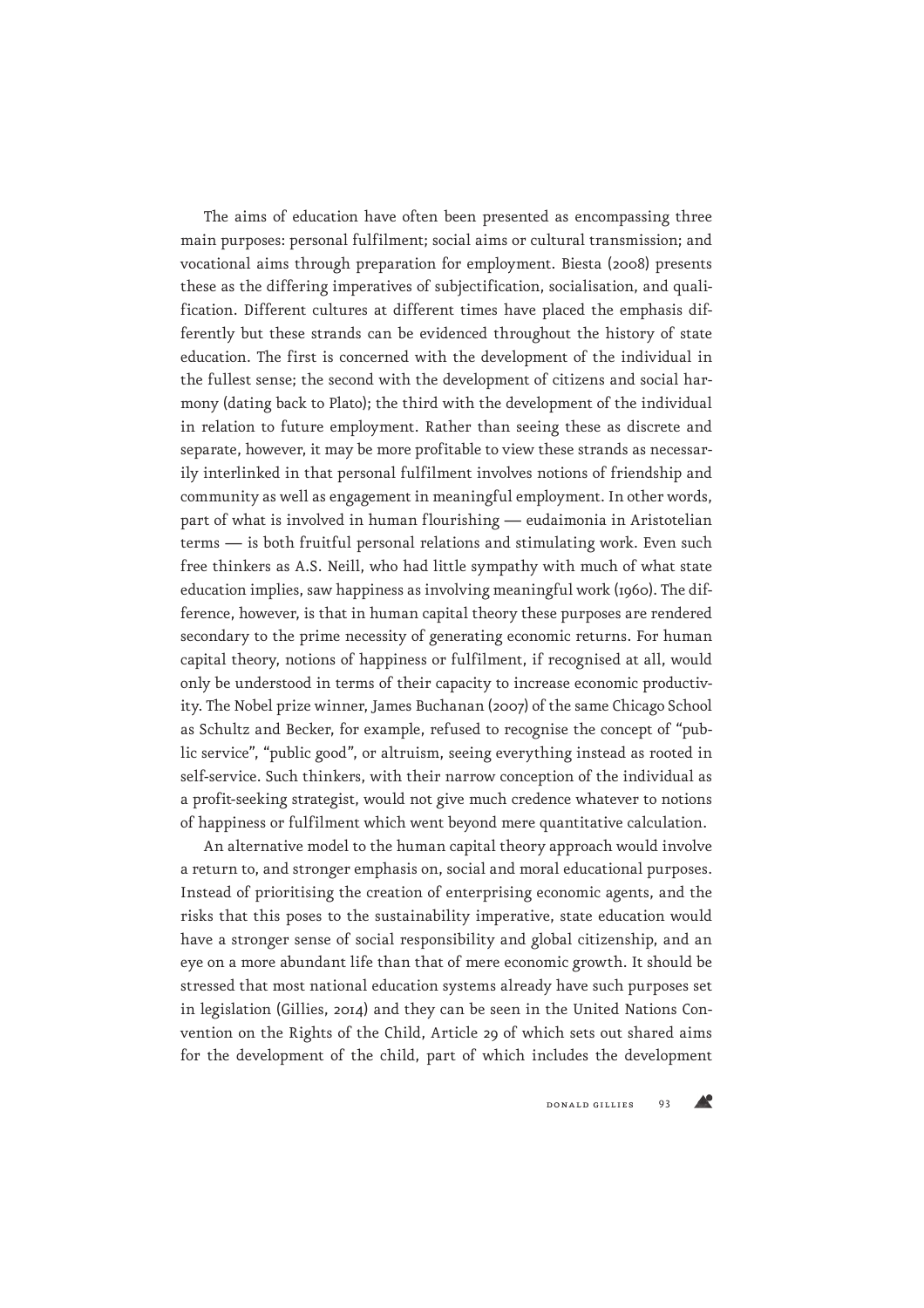of "respect for the natural environment" (UN, 1989). Indeed, this notion of "development" is one which can be seen to be more in keeping with a sustainability perspective than notions of "exploitation" and maximising returns which underlie the human capital approach. An education system which supports the development of the child to fullest potential need not entail the single-minded pursuit of profit. Ideas of development, rooted in the concept of nurture and notions of natural growth, would seem to present much more promising ways of framing education than the investment-and-return model proposed by human capital theory.

A second opportunity to reframe education is in relation to the "subject" of education. Modern educational discourse, influenced by human capital theory and neoliberalism more generally, is focused on the individual. The subject of education, therefore, is a single human. This narrowing, as this paper has argued, contributes towards the development of a discourse which removes society, community, and the social from its worldview. The prime focus on the individual and her or his economic agency serves to minimise notions of social responsibility, ecological concern, and shared accountability. Human capital theory, allied with neoliberalism's elevation of the individual and its aim of removing regulations and rules which hinder that individual's freedom, is much less easily aligned with the discourse of sustainability.

An alternative view of the "subject" of education is presented by Fielding (2000a, 2000b, 2007), for example. Drawing from the philosophy of John Macmurray (1961), he argues that the "subject" of education is the "person" and not the "individual". The distinction is that the person is the human viewed as essentially socially situated whereas the individual is a theoretical abstraction, the human as a single, isolated figure — impossible to find in reality. What Fielding then offers is a notion of education as plural, rather than singular, and of the human as a social being, and so whose personal development involves plurality and living in relation. This reshaping of educational discourse prioritises issues and concerns central to humanity, but which the functionalism of human capital theory depicts as merely peripheral. It can be argued that this educational perspective which is centred on notions of plurality, human society, and so community, offers a much better basis on which education for sustainability can be founded (Slaus & Jacobs, 2011). An education system which gives primacy to personal rather than economic development, to personal relations rather than individual acquisitiveness, seems both more humanly appropriate as well as more globally sympathetic.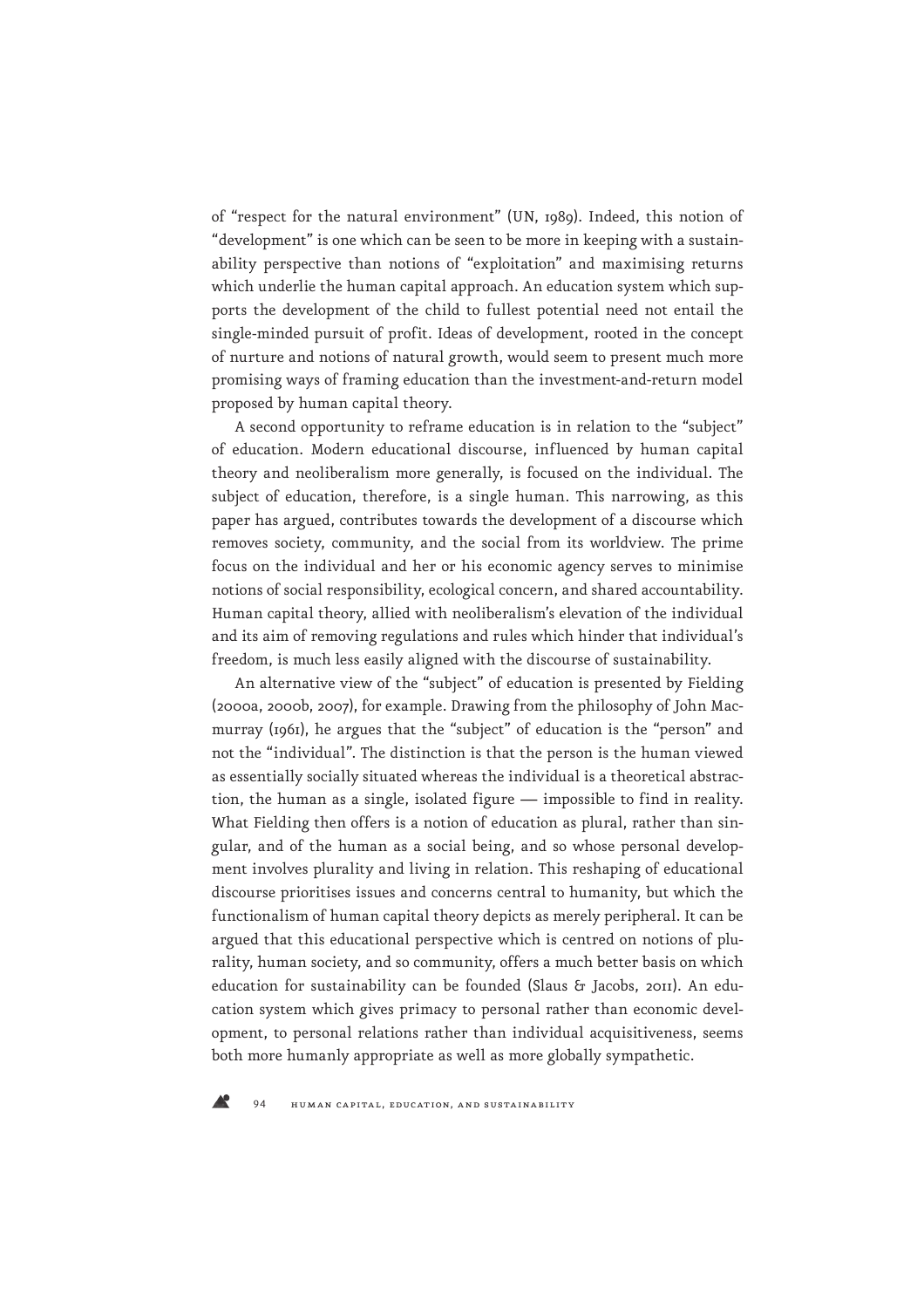There are different ways of positioning state education which offer better prospects for achieving the ends of sustainability rather than the narrow discourse of human capital theory. This paper suggests that a focus on the wider aims of education beyond the economic, and a focus on the person as a social being beyond the individualistic, offer better prospects for the future of humanity and the environment. The means for achieving this already exist: they can be found in national and international legislation but it will require changed political perspectives and shifted values for these to become living reality.

#### **REFERENCES**

- BALL, S. (2012). Global education inc. New policy networks and the neo-liberal imagi*nary*. London: Routledge.
- Baumgartner, S., & Quaas, M. (2010). What is sustainability economics? *Ecological Economics, 69*, 445-450.
- BAYERISCHE STAATSREGIERUNG. (2009). The future lies in education [Online]. Retrieved November 14 2013, from http://www.bayern.de/The-Future-Lies-in-Education-.607.htm.
- BECKER, G. (1972). Schooling and inequality from generation to generation inequality: Comment. *The Journal of Political Economy, 80*(3), S252-S255.
- BECKER, G. (1975). *Human capital: A theoretical and empirical analysis* (2<sup>nd</sup> edition). New York: Columbia University Press.
- Becker, G. (1992). Human capital and the economy. *Proceedings of the American Philosophical Society, 136*(1), 85-92.
- BECKER, G. (1993). Nobel lecture: The economic way of looking at behaviour. *The Journal of Political Economy, 101*(3), 385-409.
- Becker, G. (2002a). The age of human capital. In E. Lazear (Ed.), *Education in the 21st century* (pp. 3-8). Stanford CA: Hoover Institution Press.
- Becker, G. (2002b). *Human capital* [Online]. Retrieved November 14 2013, from http://www.um.edu.uy/docs/revistafcee/2002/humancapitalBecker.pdf.
- Benessia, A., Funtowicz, S., Bradshaw, G., Ferri, F., Ráez-Luna, E., & Medina, C. (2012). Hybridizing sustainability: Towards a new praxis for the present human predicament. *Sustainability Science, 7*, 75-89.
- Biesta, G. (2008). Good education in an age of measurement: On the need to reconnect with the question of purpose in education. *Educational Assessment, Evaluation and Accountability, 21*(1), 33-46.

Æ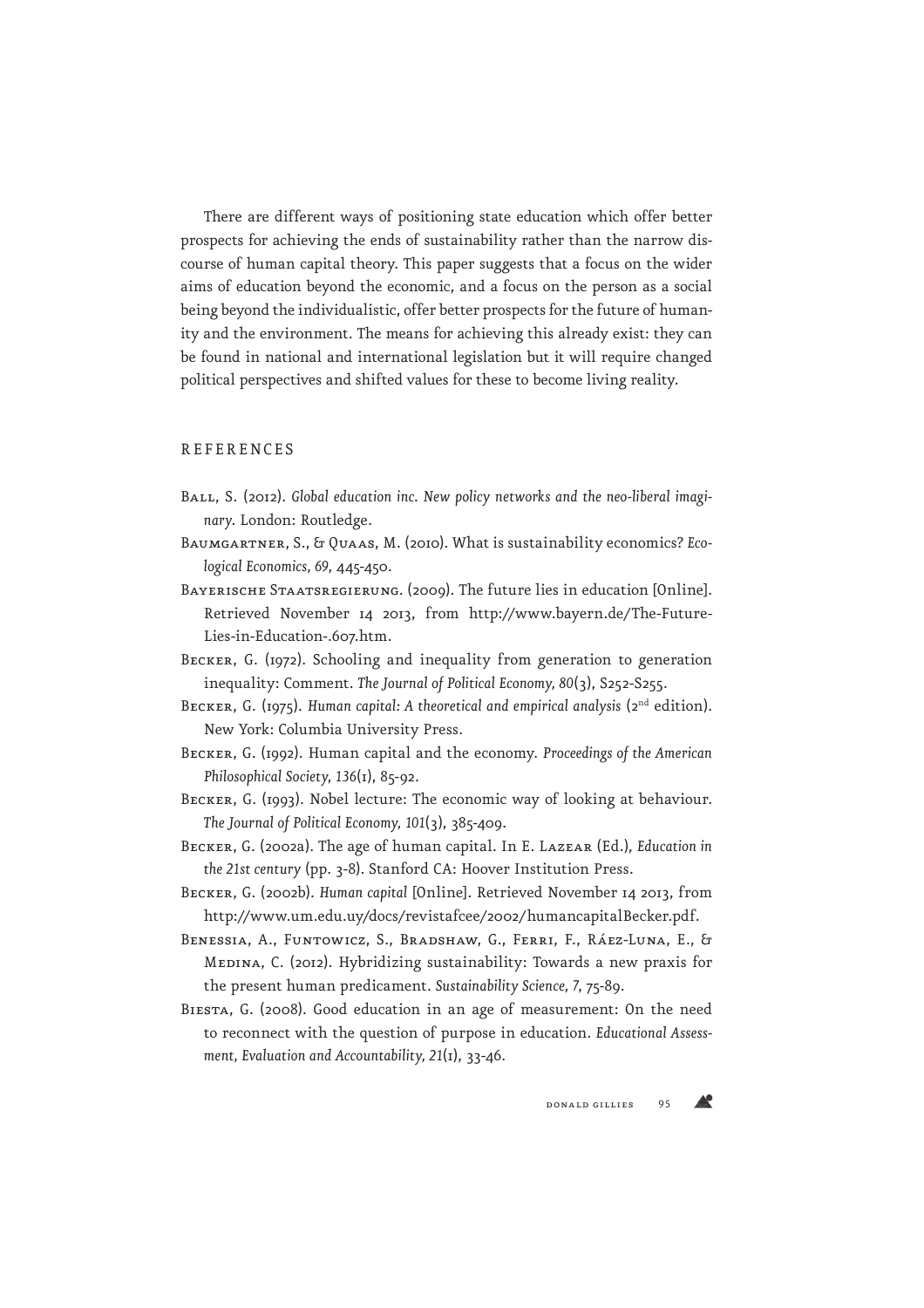- Blaug, M. (1976). The empirical status of human capital theory: A slightly jaundiced survey. *Journal of Economic Literature, 14*(3), 827-855.
- Blaug, M. (1987). *The economics of education and the education of an economist*. New York: New York University Press.
- Brown, P. (2001). Skill formation in the 21st century. In P. Brown, A. Green & H. Lauder (Eds.), *High skills* (pp. 1-55). Oxford: Oxford University Press.
- Buchanan, J. (2007). Interview. In A. Curtis (Producer), *The trap*. London: BBC.
- Chen, C.W.L. (2014). *The higher education trap: over-qualified and under-employed in China* [Online]. Retrieved from http://works.bepress.com/cgi/viewcontent. cgi?article=1001&context=caroline\_chen.
- Colucci-Gray, L., & Camino, E. (2011). Environmental crisis and scientific thinking: which science education for sustainability? *Journal of Activist Science and Technology Education, 3*(1), 80-92.
- Commission of the European Communities. (2008). *An updated strategic framework for European cooperation in education and training COM* (2008) 865. Brussels: the authors.
- Daly, H., & Cobb, J. (1989). *For the common good: redirecting the economy towards community, the environment, and a sustainable future*. Boston, MA: Beacon Press.
- DfEE Department for Education and Employment. (1997). *Excellence in schools*. London: Her Majesty's Stationery Office.
- DfEE Department for Education and Employment. (1998). *The learning age: a renaissance for a new Britain*. London: The Stationery Office.
- DELLS Department for Education, Lifelong Learning and Skills. (2008). *The learning country: Vision into action*. Cardiff: Welsh Assembly Government.
- DENI Department of Education (Northern Ireland). (2009). *Every school a good school*. Belfast: The authors.
- DES Department of Education and Skills (Eire). (2011a). *Organisation and current issues*. Dublin: The authors.
- DES Department of Education and Skills (Eire). (2011b). *National strategy for higher education to 2030 — Report of the strategy group*. Dublin: The authors.
- FEDERAL MINISTRY OF EDUCATION AND RESEARCH. (2009). Innovation in education [Online]. Retrieved November 18 2013, from http://www.bmbf.de/ en/1076.php.
- Fielding, M. (2000a). The person-centred school. *FORUM, 42*(2), 51 -54.
- FIELDING, M. (2000b). Community, philosophy and education policy: Against effectiveness ideology and immiseration of contemporary schooling. *Journal of Education Policy, 15*(4), 397-415.

96 human capital, education, and sustainability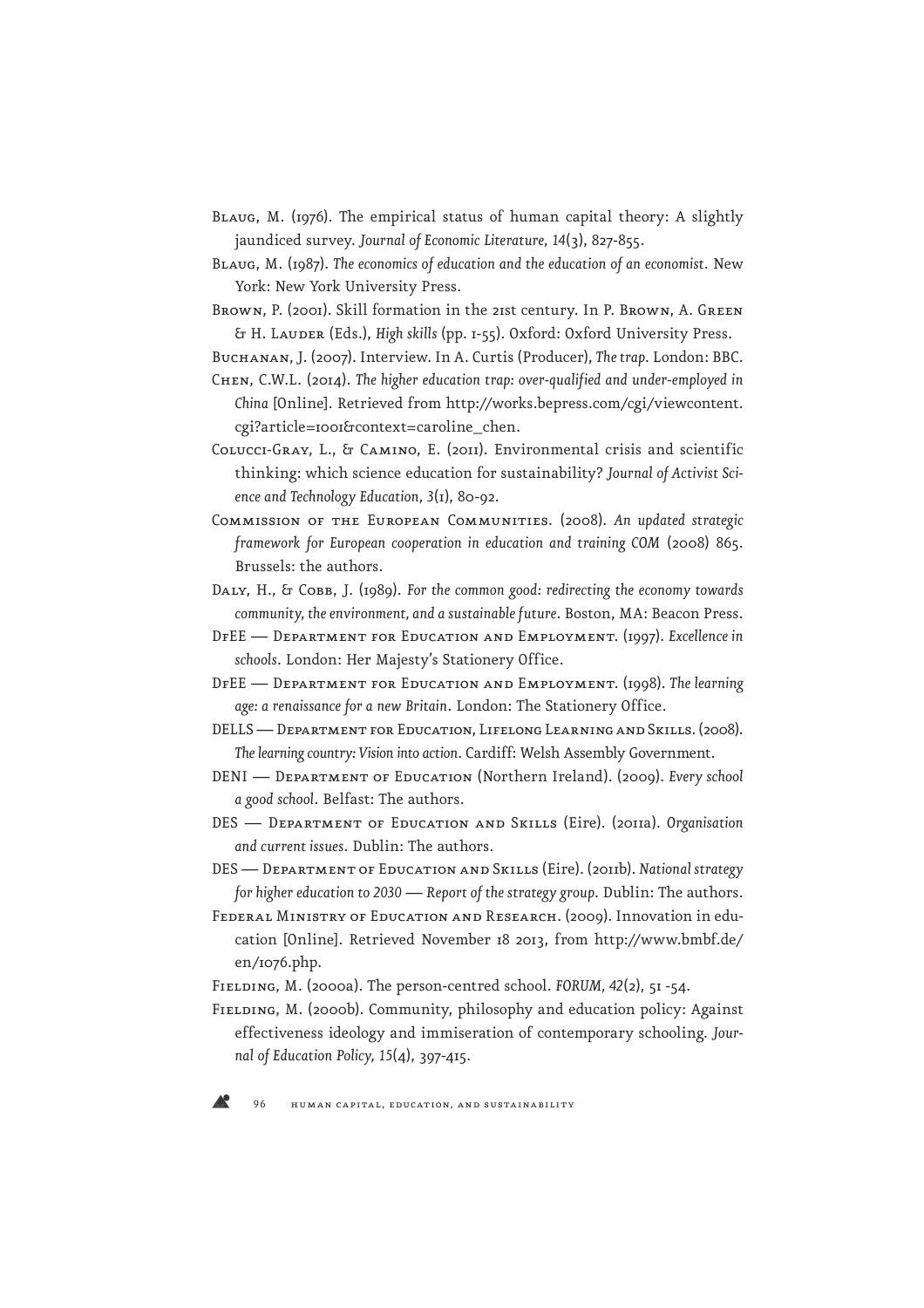- FIELDING, M. (2007). The human cost and intellectual poverty of high performance schooling: Radical philosophy, John MacMurray and the remaking of person-centred education. *Journal of Educational Policy, 22*(4), 383-409.
- Foucault, M. (2008). *The birth of biopolitics: Lectures at the Collège de France 1978- 1979*. Basingstoke: Palgrave Macmillan.
- Gallopín, G., Funtowicz, S., O'Connor, M., & Ravetz, J. (2001). Science for the twenty-first century: From social contract to the scientific core. *International Social Science Journal, 53*(168), 219-229.
- GILLIES, D. (2011a). State education as high-yield investment: Human capital theory in european policy discourse. *Journal of Pedagogy, 2*(2), 224-245.
- GILLIES, D. (2011b). Agile bodies: A new imperative in neoliberal governance. *Journal of Education Policy, 26*(2), 207-223.
- GILLIES, D. (2014). The aims of education in European state policy: Blurred vision or pluralist inclusion? Paper presented at the *European Conference on Educational Research*. Oporto, Portugal.
- Gurría, Á. (2007). Introduction. In B. Keeley, *Human capital: how what you know shapes your life* (pp. 3-4). Paris: OECD.
- Gurría, Á. (2008). *A brief introduction to what we do*. [Online]. Retrieved October 30 2013, from http://www.oecd.org/dataoecd/57/7/41481091.pdf.
- Harte, M. (1995). Ecology, sustainability, and environment as capital. *Ecological Economics, 15*, 157-164.
- Huang, Y. (2013). China's educated underemployment. *East Asian Policy, 5*(2), 72-82.
- Jannson, A., Hammer, M., Folke, C., & Costanza, R. (1994). *Investing in natural capital: The ecological economics approach to sustainability (International Society for Ecological Economics)*. Washington, DC: Island Press.
- Keeley, B. (2007). *Human capital: How what you know shapes your life*. Paris: OECD.
- Lawn, M., & Grek, S. (2012). *Europeanizing Education: Governing a new policy space*. Oxford: Symposium.
- LINGARD, B. (2000). It is and it isn't: Vernacular globalization, educational policy and restructuring. In N. Burbules & C. Torres (Eds.), *Globalization and education: Critical perspectives* (pp. 79-108). London: Routledge.
- Livingstone, D. (1997). The limits of human capital theory: Expanding knowledge, informal learning and underemployment. *Policy Options*, July/ August, 9-13.
- Macmurray, J. (1961). *Persons in relation*. London: Faber.
- Meyer, H-D., & Benavot, A. (2013). *PISA, power and policy: The emergence of global educational governance*. Oxford: Symposium Books.

Æ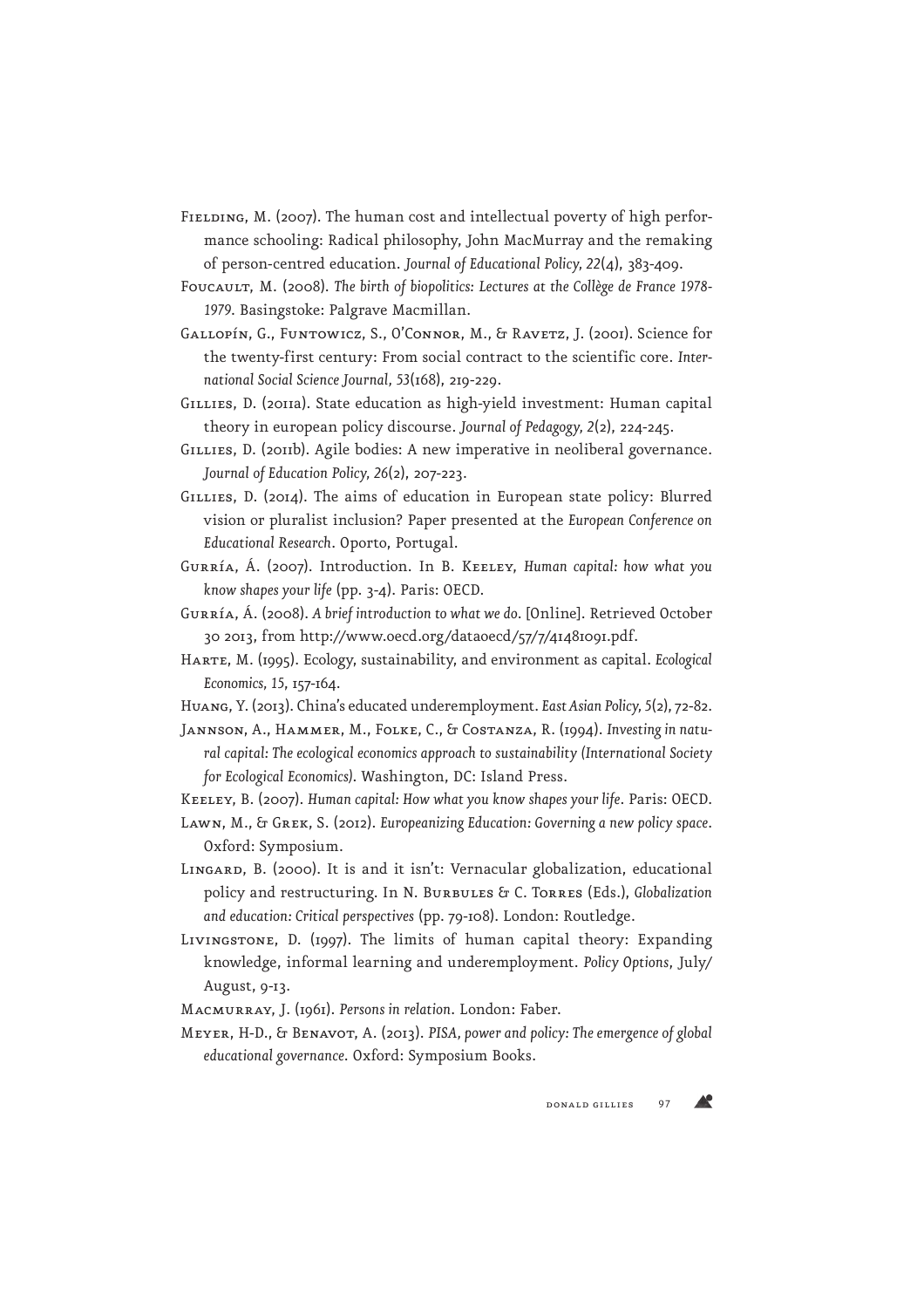- Mincer, J. (1958). Investment in human capital and personal income distribution. *The Journal of Political Economy, 66*, 281-302.
- Mincer, J. (1974). *Schooling, experience, and earnings*. New York: National Bureau of Economic Research.
- Ministry of Education and Culture. (2012). *Education and research 2011-2016: a development plan*. Helsinki: the authors.
- Neill, A. (1960). *Summerhill*. New York: Hart.
- Neumayer, E. (2012). Human development and sustainability. *Journal of Human Development and Capabilities, 13*(4), 561-579.
- OLSSEN, M., CODD, J., & O'NEILL, A-M. (2004). *Education policy*. London: Sage.
- OPETUSMINISTERIÖ MINISTRY OF EDUCATION. (2009). Education [Online]. [14-05-2011] Retrieved November 4 2013, from http://www.minedu.fi/OPM/ Koulutus/?lang=en.
- Osranek, R., & Zink, K. (2014). Corporate human capital and social sustainability of human resources. In I. EHNERT, W. HARRY & K. ZINK (Eds.), *Sustainability and human resource management* (pp. 105-126). London: Springer.
- Ozga, J., & LINGARD, B. (2007). Globalisation, education policy and politics. In J. Ozga & B. Lingard (Eds.), *The RoutledgeFalmer reader in education policy and politics* (pp. 65-82). Abingdon: Routledge,
- Pissarides, C. (2000). *Human capital and growth*. Paris: OECD.
- Regeringskansliet. (2011). *Sweden's 2011 report on the implementation of the strategic framework for European co-operation in education and training* [Online]. Retrieved November 16 2013, from http://ec.europa.eu/education/lifelonglearning-policy/doc/natreportII/sweden\_en.pdf.
- Regjeringen. (2009). *Education and research* [Online]. Retrieved November 10 2013 from http://www.regjeringen.no/en/topics/Education-and-research. html?id=930.
- Reynolds, T., Farley, J., & Huber, C. (2010). Investing in human and natural capital: An alternative paradigm for sustainable development in Awassa, Ethiopia. *Ecological Economics, 69*, 2140-2150.
- Rizvi, F., & Lingard, B. (2010*). Globalizing education policy*. Abingdon: Routledge.
- SCHMIED, C. (2010). *Investing in human and social capital: New challenges* [Online]. Retrieved October 26 2013, from http://www.bmukk.gv.at/ministerium/ ministerin/reden/oecdopening.xml.
- SCHULTZ, T. (1960). Capital formation by education. The Journal of Political Econ*omy, 68*(6), 571-583.

А.